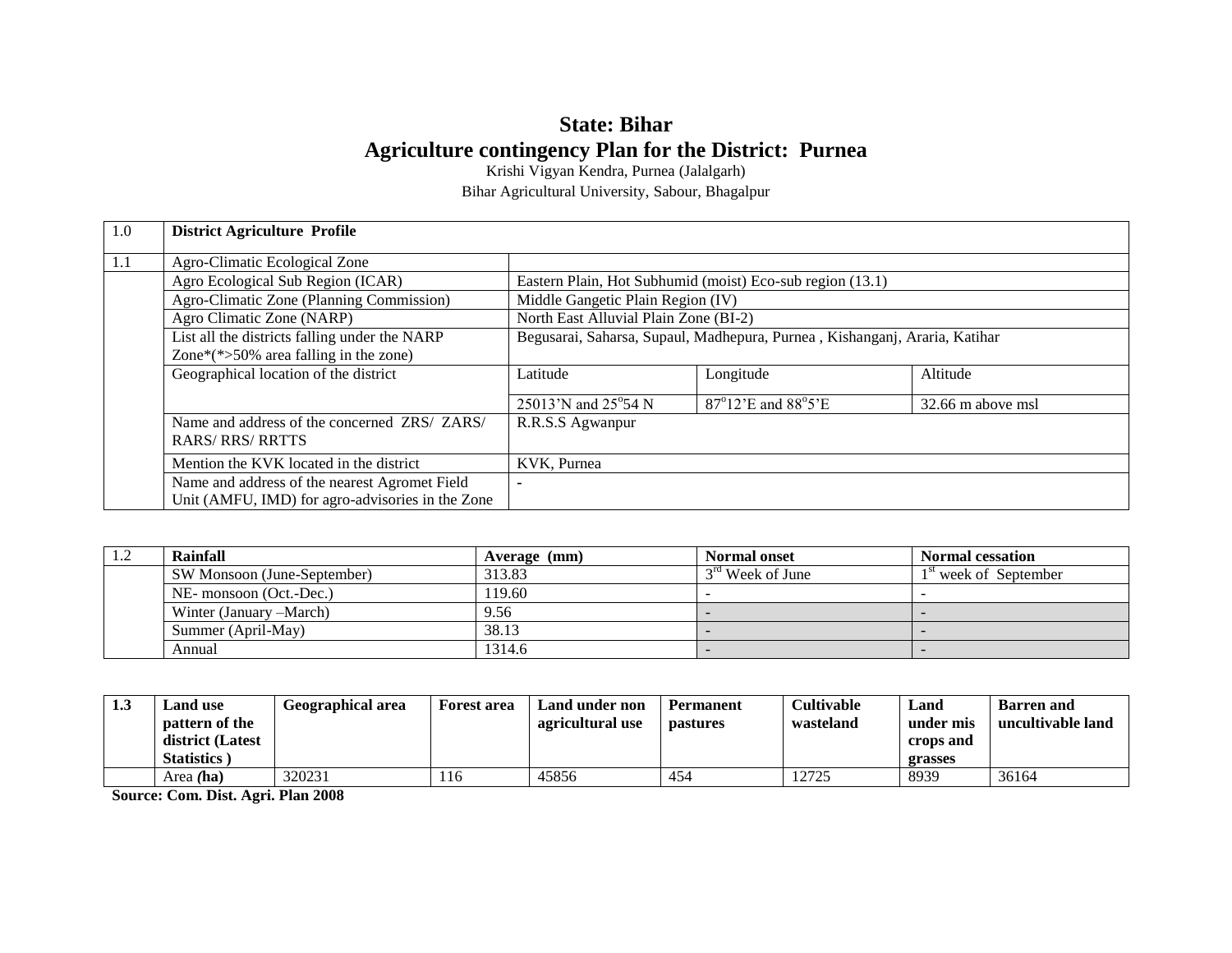| 1.4 | Major soils                       | Area (000 ha)        | Percent (% of total)     |                  |
|-----|-----------------------------------|----------------------|--------------------------|------------------|
|     | Sandy loam soils                  |                      | 21.66                    |                  |
|     | Loam soils                        | $\blacksquare$       | 40.76                    |                  |
|     | Clay loam soils                   | $\mathbf{r}$         | 21.74                    |                  |
|     | Other soils                       |                      | 15.87                    |                  |
| 1.5 | <b>Agricultural land use</b>      | Area (000 ha)        | Cropping intensity %     |                  |
|     | Net sown area                     | 215235               | 132                      |                  |
|     | Area sown more than once          | 94.680               | $\overline{a}$           |                  |
|     | Net irrigated area                | 60181.2              | $\blacksquare$           |                  |
|     | Gross cropped area                | 284067               | $\overline{a}$           |                  |
| 1.6 | <b>Irrigation</b>                 | <b>Area</b> (000 ha) | Percent (%)              |                  |
|     | Net cultivated area               |                      |                          |                  |
|     | Net irrigated area                |                      |                          |                  |
|     | Gross cultivated area             |                      |                          |                  |
|     | Gross irrigated area              |                      |                          |                  |
|     | Rainfed area                      | $\blacksquare$       | $\overline{\phantom{a}}$ |                  |
|     | Source of irrigation              | <b>Number</b>        | Area                     | $%$ area         |
|     | Canals                            |                      | 59492.47                 |                  |
|     | Tanks                             |                      |                          |                  |
|     | Open wells                        |                      | 1119.39                  |                  |
|     | Bore wells                        |                      |                          |                  |
|     | Lift irrigation                   |                      |                          | $\blacksquare$   |
|     | Other sources                     |                      | 19959.72                 | $\overline{a}$   |
|     | Total                             |                      |                          | $\overline{a}$   |
|     | Pump sets                         |                      | $\blacksquare$           | $\overline{a}$   |
|     | Micro irrigation                  |                      | $\overline{a}$           |                  |
|     | Ground water availability and use | No. of blocks        | $%$ area                 | quality of water |
|     | Over exploited                    |                      |                          |                  |
|     | Critical                          |                      |                          |                  |
|     | Semi critical                     |                      |                          |                  |
|     | Safe                              |                      |                          |                  |
|     | Waste water availability and use  |                      |                          |                  |

Over exploited ground water utilization > 100% Critical 90-100% Semi critical 70-90% sate< 70%

# **1.7 Area under major field crops & horticulture etc**

| . | fruits<br>Horticulture crops :             | l'otal<br>l area (ha) | <b>Irrigated</b> | <b>Rainfed</b> |
|---|--------------------------------------------|-----------------------|------------------|----------------|
|   | $\sim$<br>Fruits<br>Total                  | 3022                  |                  |                |
|   | -Vegetables<br><b>Horticultural crops-</b> | l`otal<br>area        | <b>Irrigated</b> | Rainfed        |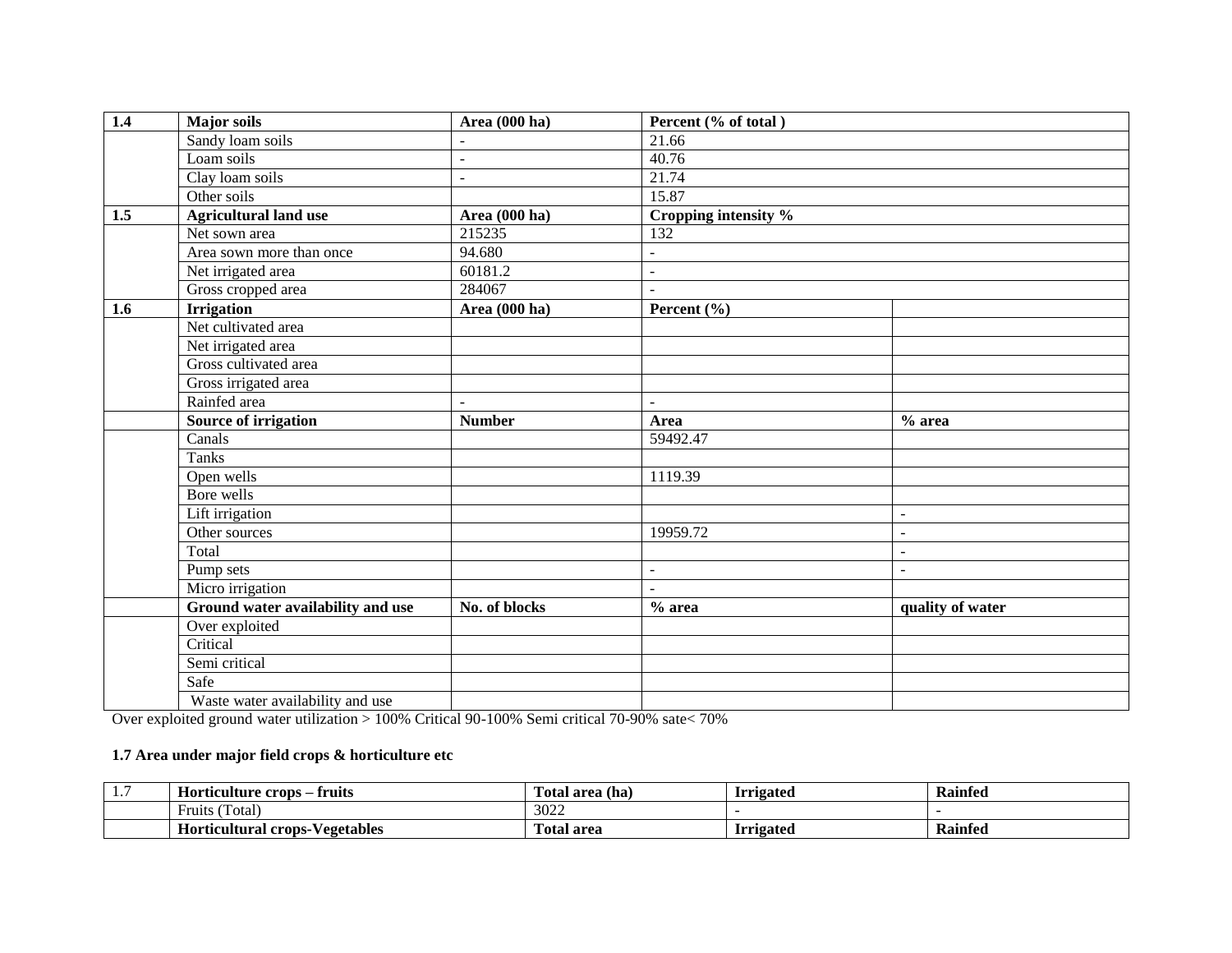| Cauliflower                         | 2300 | $\overline{\phantom{a}}$ |  |
|-------------------------------------|------|--------------------------|--|
| Cabbage                             | 1125 |                          |  |
| Tomato                              | 125  | -                        |  |
| Onion                               | 500  |                          |  |
| Brinjal                             | 2332 |                          |  |
| <b>Medicinal and Aromatic crops</b> |      |                          |  |
| <b>Plantation crops</b>             |      |                          |  |
| <b>Fodder corps</b>                 |      |                          |  |
| Total fodder crop area              |      |                          |  |
| Grazing land                        |      |                          |  |

If break up data (Irrigated, Rainfed) is not available give total area

| 1.8  | <b>Livestock</b>              | Number (000 lakh)        |       |                            |
|------|-------------------------------|--------------------------|-------|----------------------------|
|      | Cattle                        | 4.05                     |       |                            |
|      | <b>Buffaloes</b> total        | 1.84                     |       |                            |
|      | Commercial dairy farms        | $\overline{\phantom{a}}$ |       |                            |
|      | Goat                          | 4.34                     |       |                            |
|      | Sheep                         | 1.0                      |       |                            |
|      | Others (camel, pig, yak, etc) | $\overline{\phantom{a}}$ |       |                            |
| 1.9  | <b>Poultry</b>                | <b>18.0</b>              |       |                            |
|      | Commercial                    | $\overline{\phantom{a}}$ |       |                            |
|      | Back yard                     | $\overline{\phantom{a}}$ |       |                            |
| 1.10 | In land fisheries             | Area (ha)                | yield | <b>Production (Tonnes)</b> |
|      | Brackish water                |                          |       |                            |
|      | Fresh water                   |                          |       | 900 MT                     |
|      | <b>Others</b>                 |                          |       |                            |

| 1.11                       | <b>Production and</b><br><b>Kharif</b> |                    |              |                          | Rabi                     |                    | <b>Summer</b> | <b>Total</b>             |              |
|----------------------------|----------------------------------------|--------------------|--------------|--------------------------|--------------------------|--------------------|---------------|--------------------------|--------------|
|                            | productivity of                        | Production         | Productivity | Production               | Productivity             | <b>Production</b>  | Productivity  | <b>Production</b>        | Productivity |
|                            | major crops                            | $(000 \text{ kg})$ | (kg/ha)      | $(000 \text{ kg})$       | (kg/ha)                  | $(000 \text{ kg})$ | (kg/ha)       | $(000 \text{ kg})$       | (kg/ha)      |
|                            | Rice                                   |                    | 982.6        |                          |                          |                    |               |                          |              |
|                            | Wheat                                  |                    |              | $\overline{\phantom{a}}$ | 1202.3                   |                    | -             | <b>.</b>                 |              |
|                            | Maize                                  |                    |              | <b>.</b>                 | 3986.1                   |                    | -             |                          |              |
|                            | Pulses                                 |                    | -            | <b>.</b>                 |                          |                    | -             | $\overline{\phantom{0}}$ | 29649        |
| <b>Horticultural crops</b> |                                        |                    |              |                          |                          |                    |               |                          |              |
|                            | Fruits                                 |                    |              | . .                      |                          |                    |               |                          | 3022         |
|                            | Cauliflower                            |                    |              | <b>.</b>                 |                          |                    |               |                          | 2300         |
|                            | cabbage                                |                    | -            | $\overline{\phantom{0}}$ | $\overline{\phantom{a}}$ |                    | -             | <b>.</b>                 | 1125         |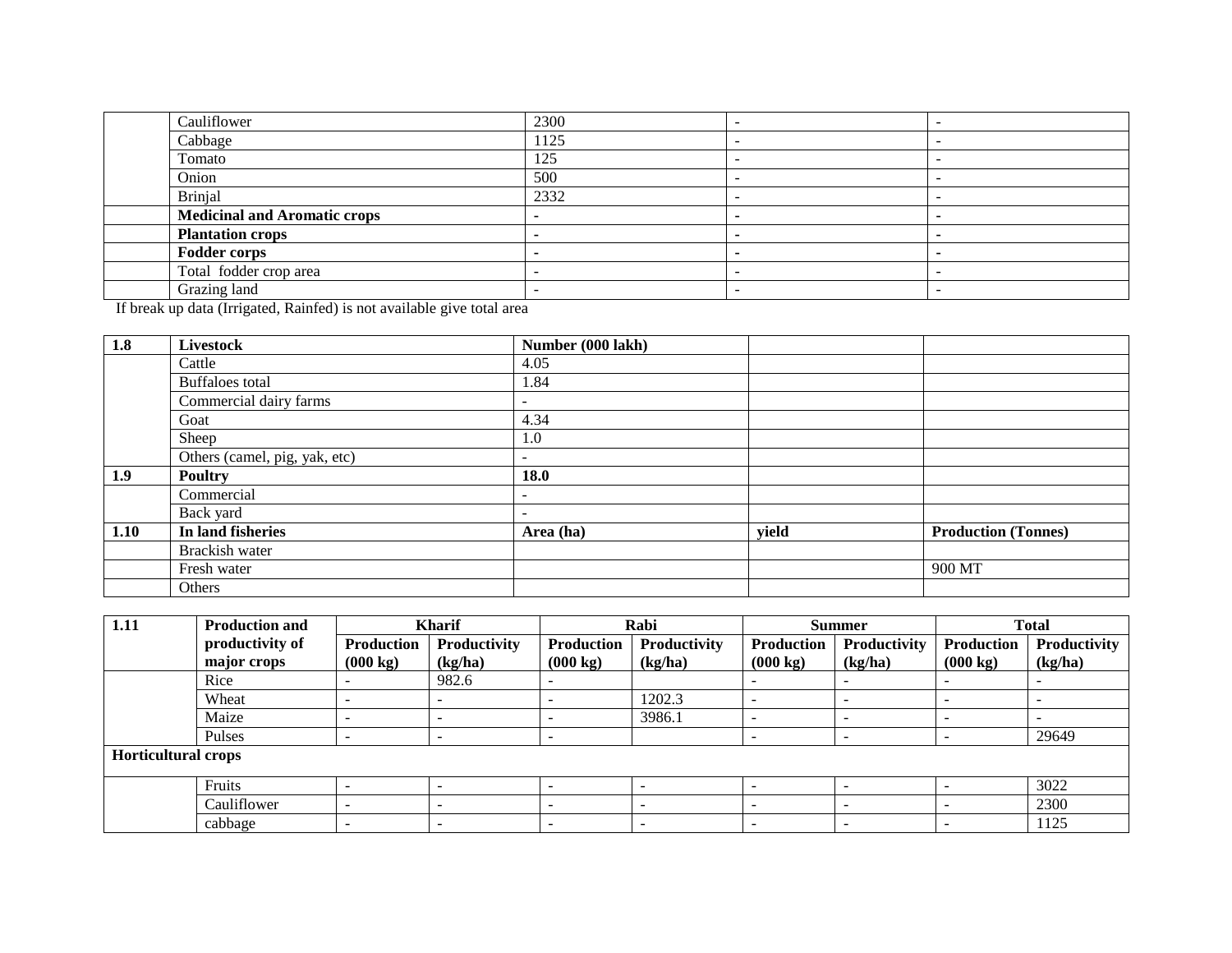| $\overline{\phantom{a}}$<br>`omato |  |  |  | $\sim$ $\sim$<br>ر بے ب      |
|------------------------------------|--|--|--|------------------------------|
| Onion                              |  |  |  | $\sim$ $\sim$ $\sim$<br>-JUU |
| $\mathbf{r}$ .<br>Brinjal          |  |  |  | $\sim$<br>ے ت ب              |

| 1.12 | Sowing window for 5 major<br>crops (Start and end of<br>sowing period) | <b>Rice</b>              | Wheat                           | <b>Boro-Paddy</b>       | <b>Pulses</b>     | <b>Maize</b> |
|------|------------------------------------------------------------------------|--------------------------|---------------------------------|-------------------------|-------------------|--------------|
|      | Kharif Rainfed                                                         | May-June                 |                                 |                         | June              | May-June     |
|      | Kharif Irrigated                                                       | May-June                 |                                 |                         | July-August       | May-June     |
|      | Rabi Rainfed                                                           | $\overline{\phantom{a}}$ | $1st$ -2 <sup>nd</sup> week of  | October-December        | October November  |              |
|      |                                                                        |                          | November                        |                         |                   |              |
|      | Rabi Irrigated                                                         |                          | $2na$ week of November-         | $2nd$ week of October.- | November-December | October.-    |
|      |                                                                        |                          | 1 <sup>st</sup> week of January | $2nd$ week of December  |                   | November     |

| 1.13 | What is the major contingency the district is prone | <b>Regular</b> | Occassional | <b>None</b> |
|------|-----------------------------------------------------|----------------|-------------|-------------|
|      | to?                                                 |                |             |             |
|      |                                                     |                |             |             |
|      | Drought                                             |                | (June)      |             |
|      | Flood                                               |                |             |             |
|      | Cyclone                                             |                |             |             |
|      | Heat storm                                          |                |             |             |
|      | Heat wave                                           |                |             |             |
|      | Cold wave                                           |                |             |             |
|      | Frost                                               |                |             |             |
|      | Sea water inundation                                |                |             |             |
|      | Pests and diseases (specify)                        |                |             |             |

| . | Include digital maps of the | $\cdot$<br>∵ within<br>Annexure-<br>district<br>state<br>map<br>Location<br>$\alpha$ | Enclosed:<br>⊢ ص<br>エレ |
|---|-----------------------------|--------------------------------------------------------------------------------------|------------------------|
|   | $\bullet$<br>district for   | Mean annual rainfall<br>l as annexure                                                | Enclosed:<br>Y e:      |
|   |                             | Annexure<br>map as<br>S011                                                           | Enclosed:<br>Y es      |

#### **Annexure I**

## **Agro climatic Zones of Bihar**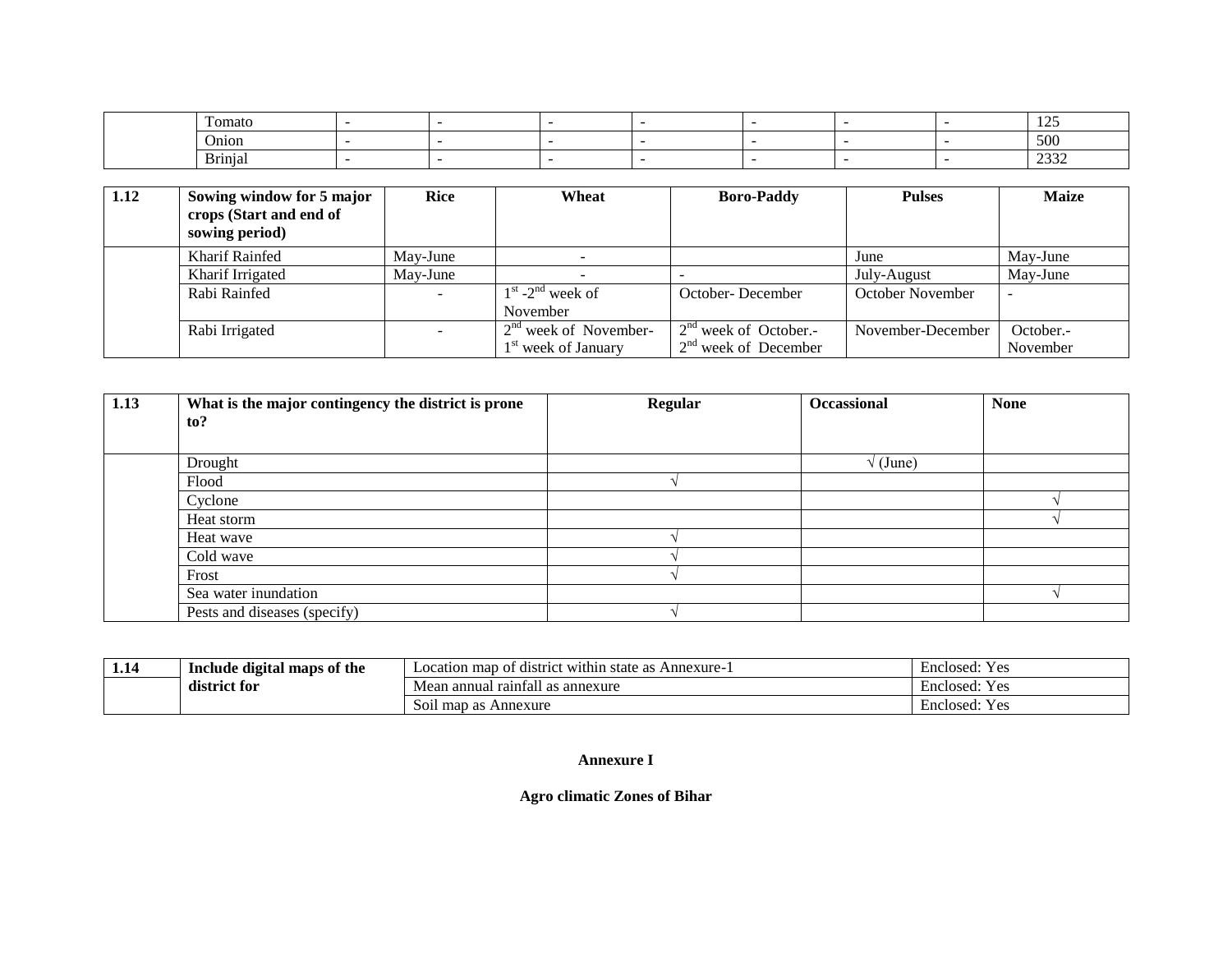

Source: krishi.bih.nic.in

**Annexure II**

**Mean annual rainfall (mm)**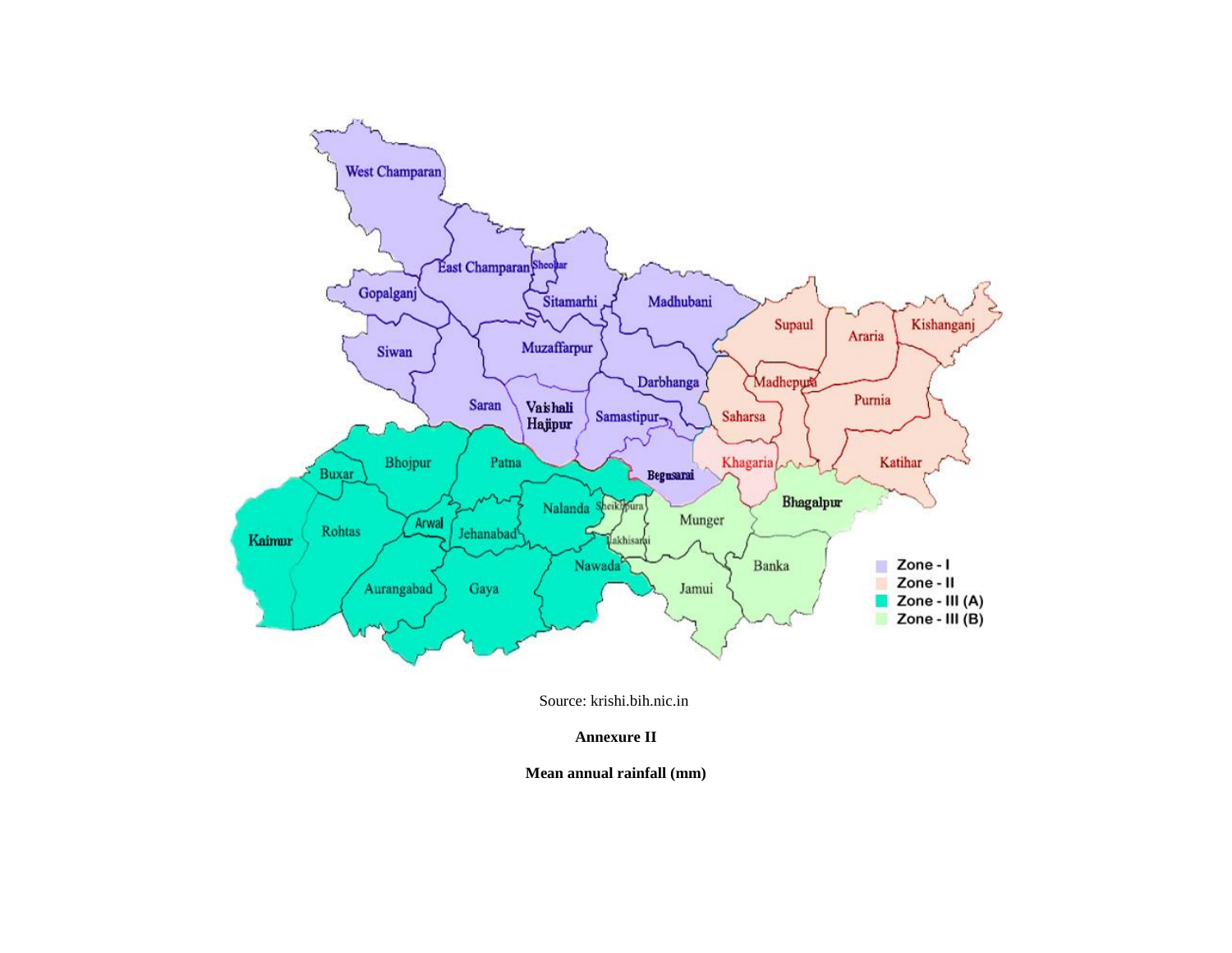

**Annexure III**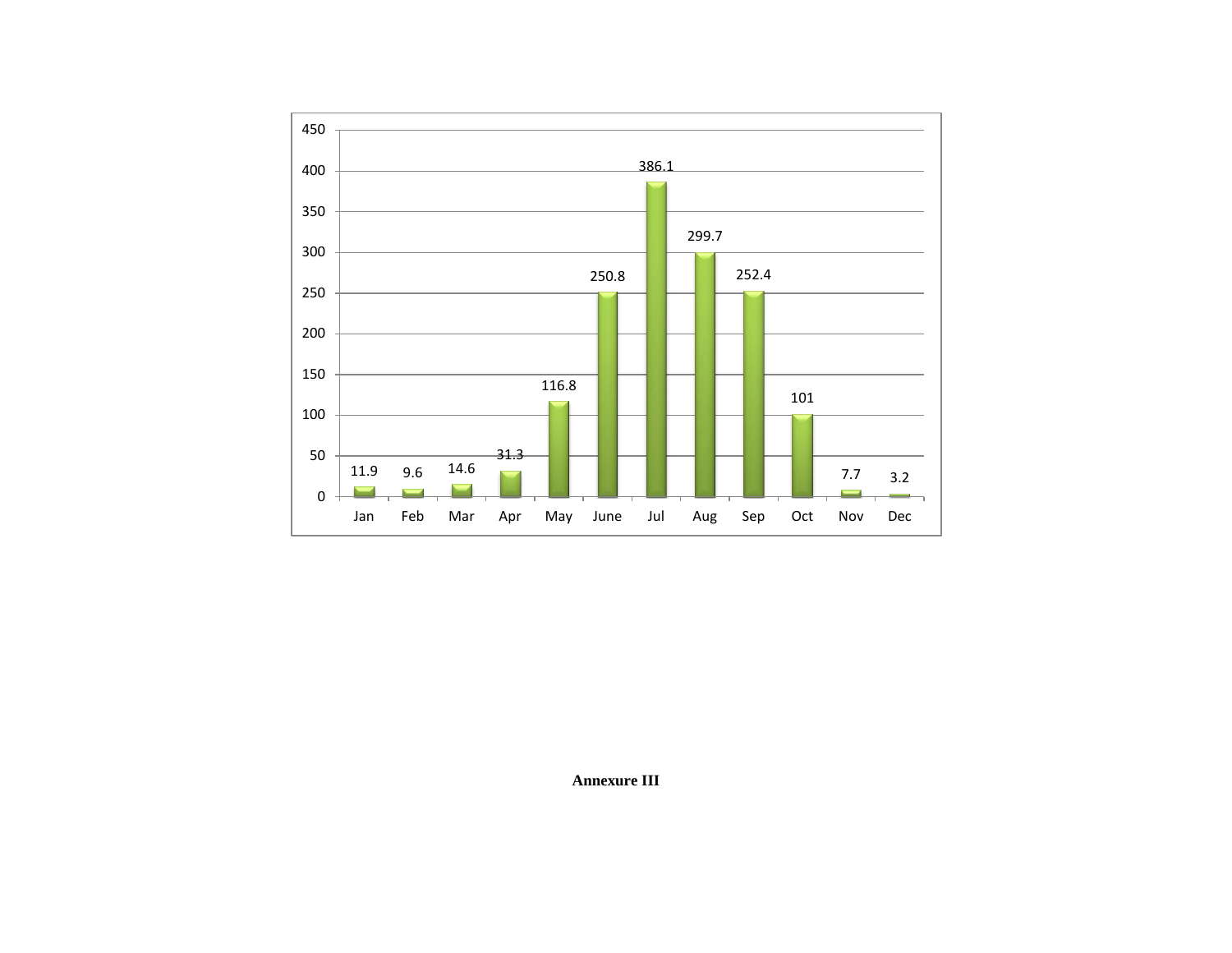

Source : NBSS& LUP, Regional Centre, Kolkata

- **2.0 Strategies for weather related contingencies**
- **2.1 Drought**
- **2.1.1 Rainfed situation**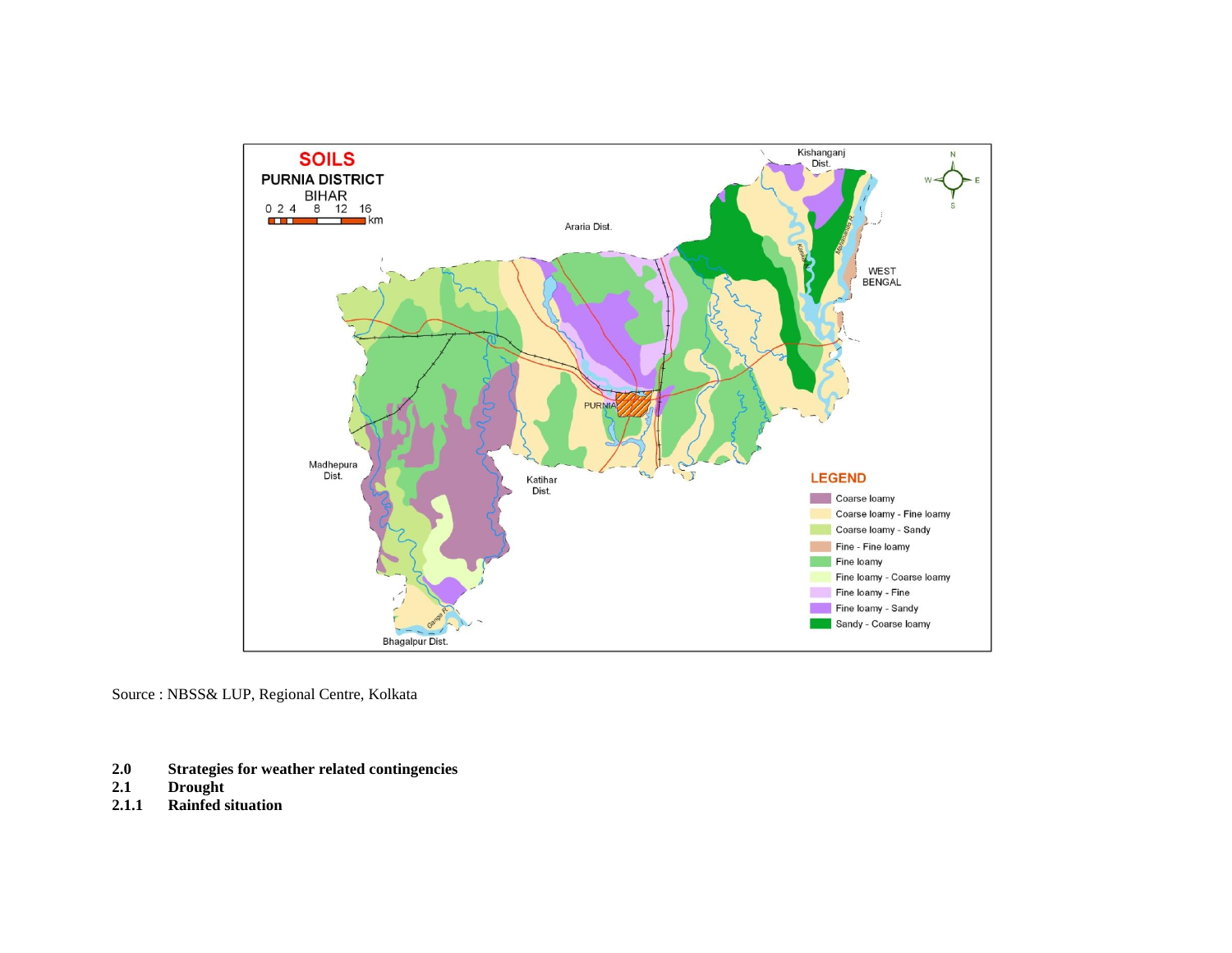| <b>Condition</b>                                 |                                   |                                                                                                                            | Suggested contingency measures.                                                                                                                                                                                |                                                                                                                                                                                                                                                                                  |                                                      |  |
|--------------------------------------------------|-----------------------------------|----------------------------------------------------------------------------------------------------------------------------|----------------------------------------------------------------------------------------------------------------------------------------------------------------------------------------------------------------|----------------------------------------------------------------------------------------------------------------------------------------------------------------------------------------------------------------------------------------------------------------------------------|------------------------------------------------------|--|
| Early season drought<br>(delayed onset)          | <b>Major Farming</b><br>situation | Crop/cropping<br>system                                                                                                    | <b>Change</b> in<br>crop/cropping system                                                                                                                                                                       | <b>Agronomic moistures</b>                                                                                                                                                                                                                                                       | <b>Remarks</b> on<br>Implementation                  |  |
| Delay by 2 weeks<br>1 <sup>st</sup> week of July | Upland                            | Maize-wheat-<br>Green<br>gram(Local)<br>Sesame-Lentil-<br>Green<br>gram(Local)<br>Maize-<br>Maize/Potato                   | No Change                                                                                                                                                                                                      | Normal package of practices                                                                                                                                                                                                                                                      | Seeds from<br>BAU, Sabour,<br>NSC, TDC,<br>BRBN etc. |  |
|                                                  | Medium land                       | Rice-wheat-<br>Green gram<br>Rice-Lentil/<br>Rice-Maize<br>Jute-Potato                                                     | Rice-Prefer Long to<br>medium duration varieties<br>Rice - Rajendra sweta<br>(135-140d), Rajendra<br>mahsuri (140-150 days),<br>Sita (130140d), Rajendra<br>Bhagawati,<br>Rajendra Suwasni,<br>Rajshree (140d) | • Adopt normal package of practices<br>$\bullet$ Use 3-4 seedling per hill<br>• Raise staggered community nursery<br>preferably with medium duration<br>varieties in mid lands<br>• Dapog Nursery<br>Adopt SRI technology<br>$\bullet$<br>• Interculture for timely weed control |                                                      |  |
|                                                  | Lowland                           | (Shallow<br>Lowland)<br>Rice-PairaLentil<br>Rice-Late<br>Wheat-Green<br>gram(Local)<br>(Deep<br>Lowland)<br>Rice-Boro Rice | Rice-Prefer Long<br>duration<br>varieties, Rajshree,<br>,BPT5204,Suwarna sub-<br>1;Satyam, Kishori<br>Rice- Sudha, Vaidehi                                                                                     | Normal package of practices                                                                                                                                                                                                                                                      |                                                      |  |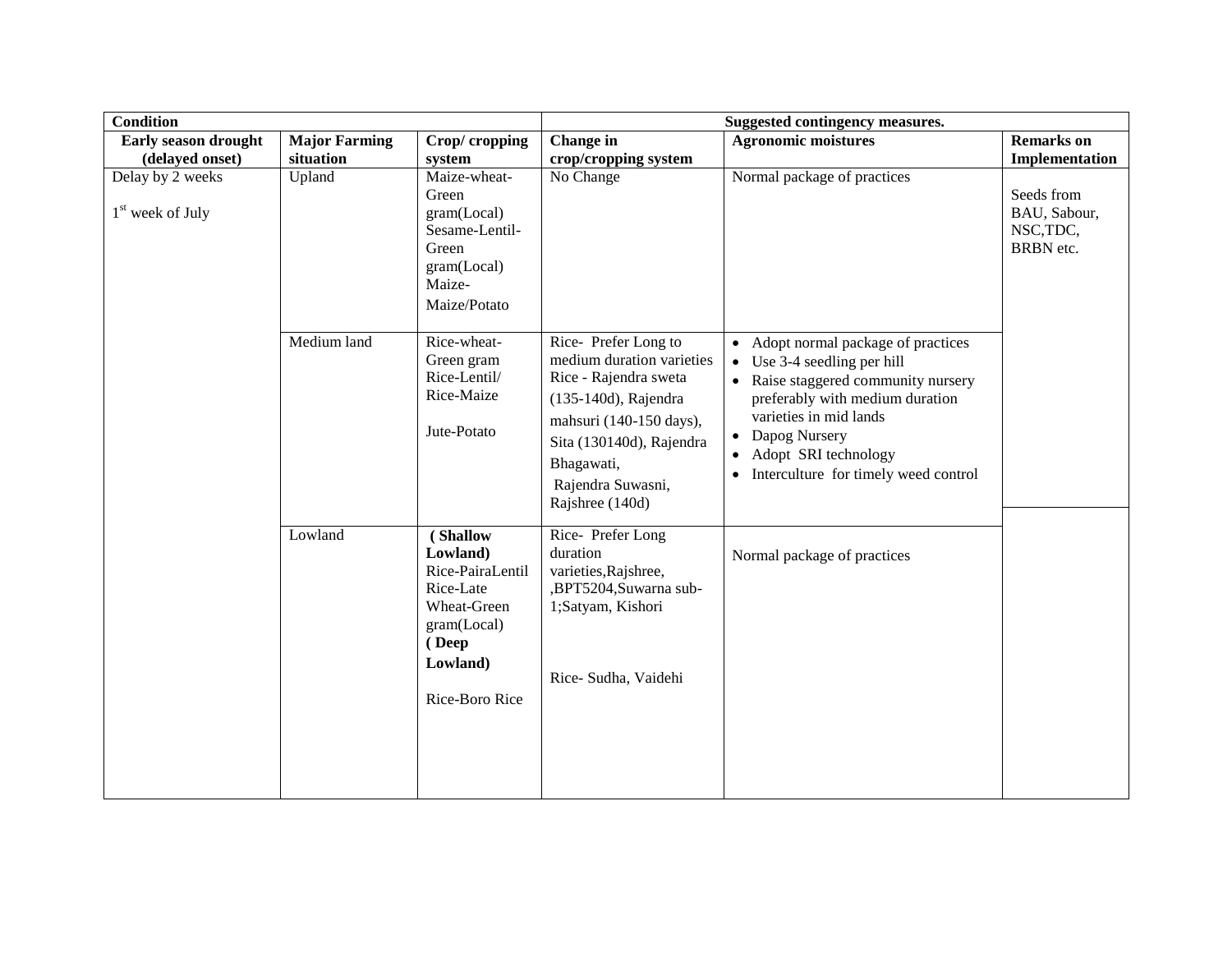|                                        |                      | <b>Condition</b>                                                                                     |                                                                                                                           | Suggested contingency measures.                                                                                                                                                                                                                                              |                                                                    |  |  |
|----------------------------------------|----------------------|------------------------------------------------------------------------------------------------------|---------------------------------------------------------------------------------------------------------------------------|------------------------------------------------------------------------------------------------------------------------------------------------------------------------------------------------------------------------------------------------------------------------------|--------------------------------------------------------------------|--|--|
| Early season drought (delayed          | <b>Major Farming</b> | Crop/                                                                                                | Change in                                                                                                                 | <b>Agronomic moistures</b>                                                                                                                                                                                                                                                   | <b>Remarks</b> on                                                  |  |  |
| onset)                                 | situation            | cropping                                                                                             | crop/cropping system                                                                                                      |                                                                                                                                                                                                                                                                              | Implementation                                                     |  |  |
| Delay by 4 weeks<br>$3rd$ week of July | Upland               | system<br>Maize-<br>wheat-<br>Green<br>gram(Local)<br>Sesame-<br>Lentil-Green                        | Short Duration maize-<br>Shaktiman1 to5.<br>Sesame-Krishana                                                               | Normal package of practices<br>• Interculture for timely weed control.                                                                                                                                                                                                       | Seeds from BAU,<br>Sabour,<br>NSC, TDC, BRBN<br>etc.               |  |  |
|                                        |                      | gram(Local)<br>Maize-<br>Maize/Potato                                                                |                                                                                                                           |                                                                                                                                                                                                                                                                              |                                                                    |  |  |
|                                        | Medium land          | Rice-wheat-<br>Green<br>gram(Local)<br>Rice-<br>Lentil/Potato<br>Rice-Maize<br>Jute-Potato           | Short duration $Rice$ –<br>wheat<br>Rice - Prabhat,<br>Sahbhagi, Rajendra<br>Bhagawati, Rajendra<br>Suwasni Rajshree, -44 | Use Community nursery/dapog<br>$\bullet$<br>nursery for quick availability of<br>young seedlings for transplanting of<br>short duration varieties by first<br>fortnight of August in mid lands.<br>Transplant with 3-4 seedling per hill<br>$\bullet$<br>with close spacing. |                                                                    |  |  |
|                                        | Lowland              | (Shallow<br>Lowland)<br>Rice-<br>PairaLentil<br>Rice-Late<br>Wheat-<br>Green<br>gram(Local)<br>(Deep | Medium duration Rice-<br>Direct sowing with<br>brown manuring.<br>Long duration/Deep                                      | Timely interculture for weed control<br>$\bullet$<br>in direct seeded rice.                                                                                                                                                                                                  | Para grass<br>$\bullet$<br>cultivation<br>for fodder in<br>Lowland |  |  |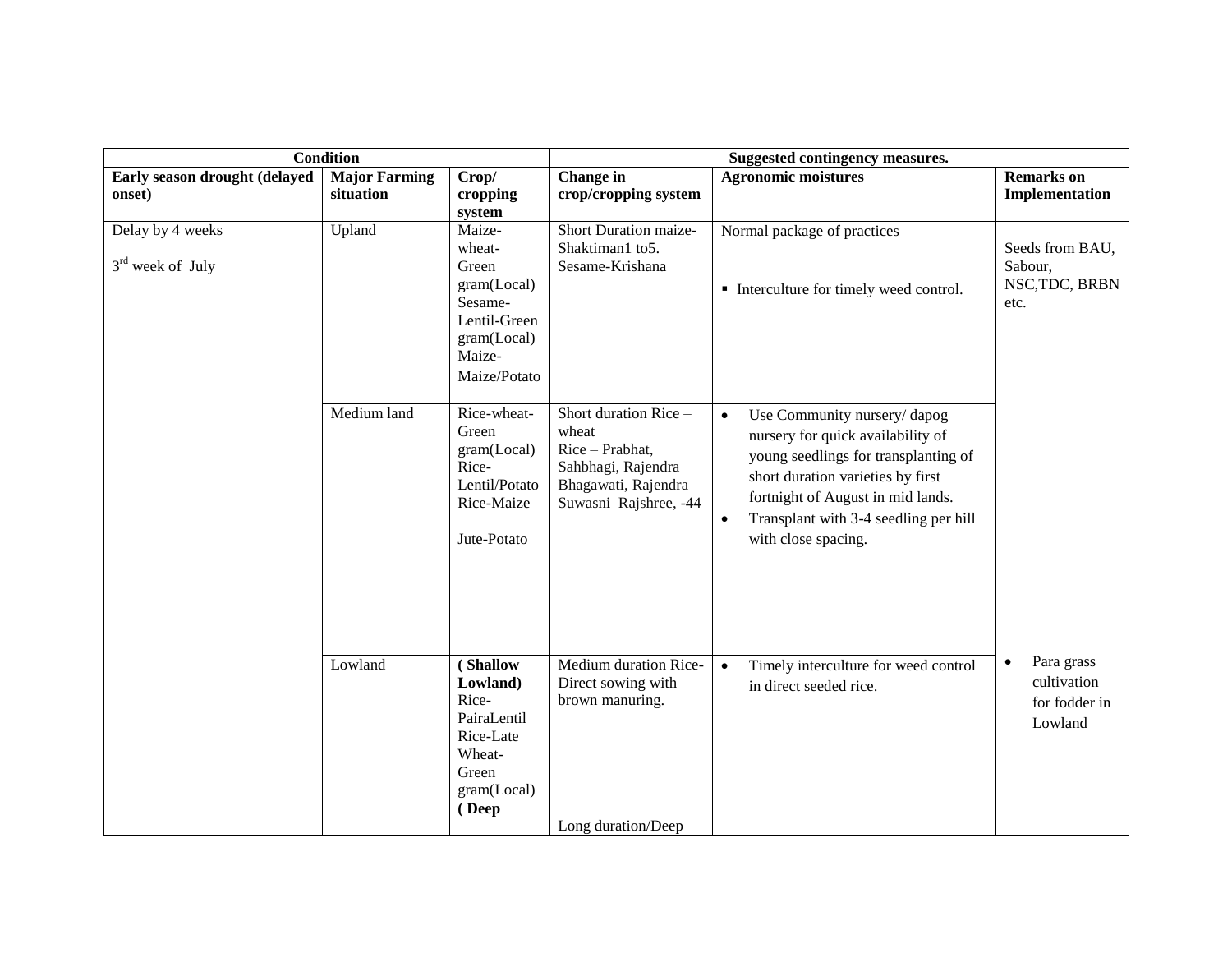| Condition                               |                                   |                                                                  |             | Suggested contingency measures.                    |                                     |
|-----------------------------------------|-----------------------------------|------------------------------------------------------------------|-------------|----------------------------------------------------|-------------------------------------|
| Early season drought (delayed<br>onset) | <b>Major Farming</b><br>situation | Crop/<br>Change in<br>crop/cropping system<br>cropping<br>system |             | <b>Agronomic moistures</b>                         | <b>Remarks</b> on<br>Implementation |
|                                         |                                   | Lowland)<br>Rice-Boro<br>Rice                                    | water Rice. | Transplanted/Direct sowing with<br>brown manuring. |                                     |

| <b>Condition</b>                                   |                                      |                                                                                                                             | Suggested contingency measures.                                                                                                        |                                                                                                                                                                                                                                                                                                                                                                                    |                                                            |  |  |  |
|----------------------------------------------------|--------------------------------------|-----------------------------------------------------------------------------------------------------------------------------|----------------------------------------------------------------------------------------------------------------------------------------|------------------------------------------------------------------------------------------------------------------------------------------------------------------------------------------------------------------------------------------------------------------------------------------------------------------------------------------------------------------------------------|------------------------------------------------------------|--|--|--|
| <b>Early season drought</b><br>(delayed onset)     | <b>Major</b><br>Farming<br>situation | Crop/cropping<br>system                                                                                                     | Change in crop/cropping<br>system                                                                                                      | <b>Agronomic moistures</b>                                                                                                                                                                                                                                                                                                                                                         | <b>Remarks</b> on<br>Implementation                        |  |  |  |
| Delay by 6 weeks<br>1 <sup>st</sup> week of August | Upland                               | Maize-wheat-<br>Green gram(Local)<br>Sesame-Lentil-<br>Green gram(Local)<br>Maize-<br>Maize/Potato                          | <b>Short Duration maize-</b><br>Shaktiman 1 to 5.<br>Sesame-Krishana                                                                   | Life saving irrigation<br>$\bullet$                                                                                                                                                                                                                                                                                                                                                | Seeds from<br>BAU, Sabour,<br>NSC, TDC,<br><b>BRBN</b> etc |  |  |  |
|                                                    | Medium land                          | Rice-wheat- Green<br>gram (Local)<br>Rice-Lentil/Potato<br>Rice-Maize<br>Jute-EarlyPotato                                   | Toria – wheat- Green<br>gram (Local)<br>Sesame-Lentil-Green<br>gram(Local)<br>Maize-Maize/Potato<br>Jute-Mustard- Green<br>gram(Local) | method)/<br>Mat<br>(dapog)<br>nursery<br>$\bullet$<br>Community nursery can be raised for<br>quick availability of young seedlings<br>for transplanting of medium duration<br>varieties by first fortnight of August<br>Direct seedling of Rice<br>$\bullet$<br>Raise staggered community nursery<br>$\bullet$<br>preferably with medium duration<br>varieties in mid and lowlands |                                                            |  |  |  |
|                                                    | Lowland                              | <b>Shallow</b><br>Lowland)<br>Rice-PairaLentil<br>Rice-Late Wheat-<br>Green gram(Local)<br>(Deep Lowland)<br>Rice-Boro Rice | Medium duration Rice -<br>PairaLentil                                                                                                  | Enhanced basal dose of NPK to boost<br>$\bullet$<br>the early vegetative growth<br>Life saving irrigation<br>$\bullet$                                                                                                                                                                                                                                                             |                                                            |  |  |  |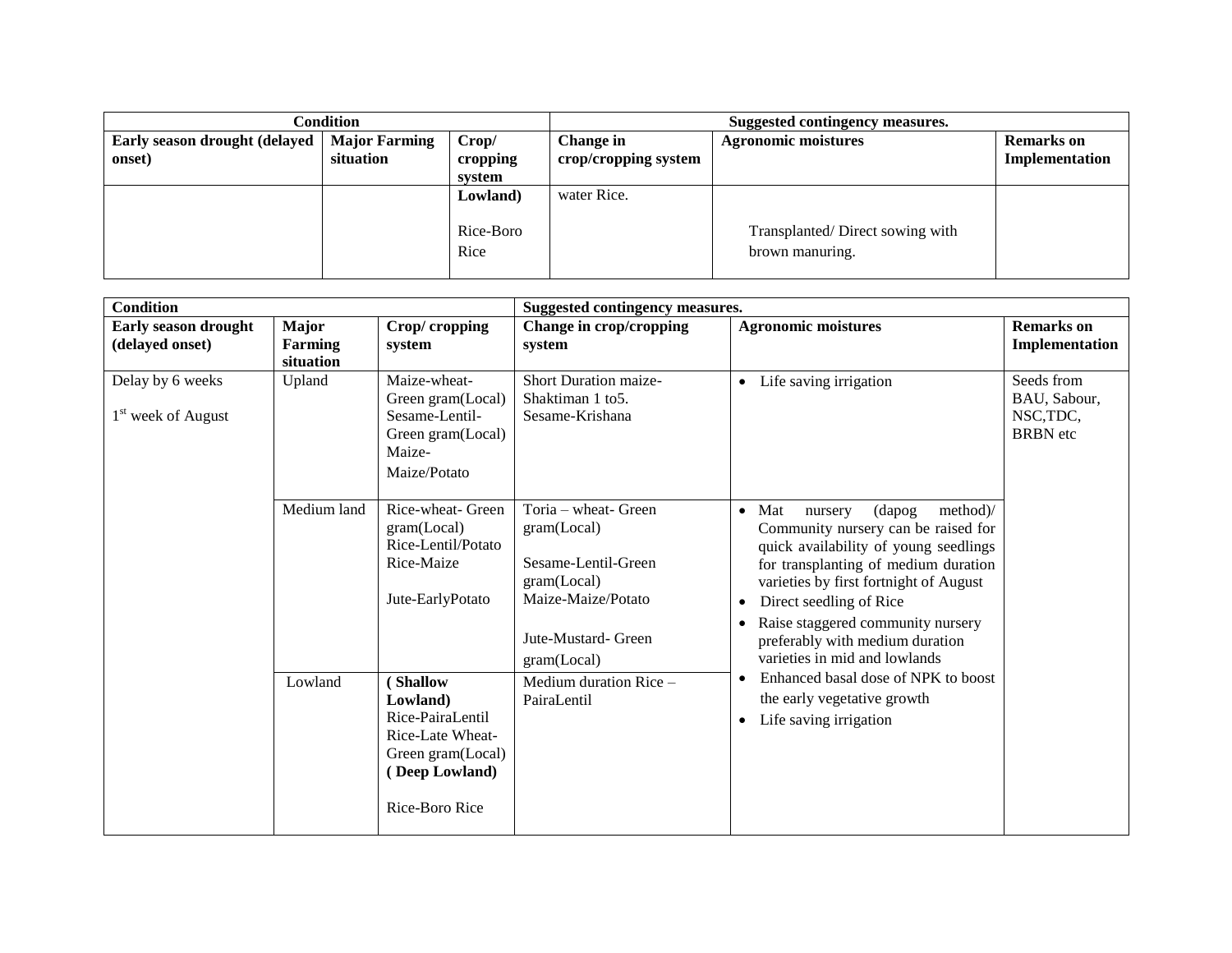| <b>Condition</b>     |                                       |                                   | Suggested contingency measures.           |                                                 |                   |  |
|----------------------|---------------------------------------|-----------------------------------|-------------------------------------------|-------------------------------------------------|-------------------|--|
| Early season drought | <b>Major Farming</b><br>Crop/cropping |                                   | <b>Agronomic moistures *</b><br>Change in |                                                 | <b>Remarks</b> on |  |
| (delayed onset)      | situation *                           | system*                           | crop/cropping system*                     |                                                 | Implementation*   |  |
| Delay by 8 weeks     | Upland                                | Maize-wheat-                      | Toria- wheat- Green                       | $\bullet$ Inter culture.                        | Seeds from BAU,   |  |
|                      |                                       | Green gram(Local)                 | gram (Local)                              | • Life saving irrigation.                       | Sabour,           |  |
| $3rd$ week of August |                                       | Sesame-Lentil-                    | Mustard/Toria-Wheat                       |                                                 | NSC, TDC, BRBN    |  |
|                      |                                       | Green gram(Local)                 |                                           |                                                 | etc               |  |
|                      |                                       | Maize-                            |                                           |                                                 |                   |  |
|                      |                                       | Maize/Potato                      |                                           |                                                 |                   |  |
|                      |                                       |                                   |                                           |                                                 |                   |  |
|                      | Medium land                           | Rice-wheat- Green                 | Toria- wheat- Green                       | • Fodder varieties of Jowar, Maize,             |                   |  |
|                      |                                       | gram(Local)<br>Rice-Lentil/Potato | gram(Local)<br>Mustard/Toria-Wheat        | Bajra in combination with legumes               |                   |  |
|                      |                                       | Rice-Maize                        |                                           | (cowpea and horsegram) can be                   |                   |  |
|                      |                                       |                                   |                                           | taken up wherever feasible to meet              |                   |  |
|                      |                                       | Jute-EarlyPotato                  |                                           | the fodder requirements in deficit              |                   |  |
|                      |                                       |                                   |                                           | rainfall districts                              |                   |  |
|                      |                                       |                                   |                                           |                                                 |                   |  |
|                      | Lowland                               | <b>Shallow</b>                    | Euryale ferox salberis                    | Vegetables can be taken up on time<br>$\bullet$ |                   |  |
|                      |                                       | Lowland)                          | (Makhana)                                 | for maximizing productivity from                |                   |  |
|                      |                                       | Rice-PairaLentil                  |                                           | lowlands in early kharif.                       |                   |  |
|                      |                                       | Rice-Late Wheat-                  |                                           |                                                 |                   |  |
|                      |                                       | Green gram(Local)                 |                                           |                                                 |                   |  |
|                      |                                       | (Deep Lowland)                    |                                           |                                                 |                   |  |
|                      |                                       |                                   | Euryale ferox salberis                    |                                                 |                   |  |
|                      |                                       | Rice-Boro Rice                    | (Makhana)                                 |                                                 |                   |  |
|                      |                                       |                                   |                                           |                                                 |                   |  |

| Condition            |                      |                                                      | Suggested contingency measures. |                          |                   |  |
|----------------------|----------------------|------------------------------------------------------|---------------------------------|--------------------------|-------------------|--|
| <b>Early season</b>  | <b>Major Farming</b> | $Crop/croping system*$                               | Crop                            | Soil nutrient & moisture | <b>Remarks</b> on |  |
| drought (Normal      | situation *          |                                                      | management*                     | conservation measures*   | Implementation*   |  |
| onset)               |                      |                                                      |                                 |                          |                   |  |
| Normal onset         | Jpland               | Maize-wheat- Green gram(Local) $\bullet$ Gap filling |                                 | Foliar spray of Potash.  |                   |  |
| followed by 15-20    |                      | Sesame-Lentil-Green                                  | Life saving                     |                          |                   |  |
| days dry spell after |                      | gram (Local)                                         | irrigation                      |                          |                   |  |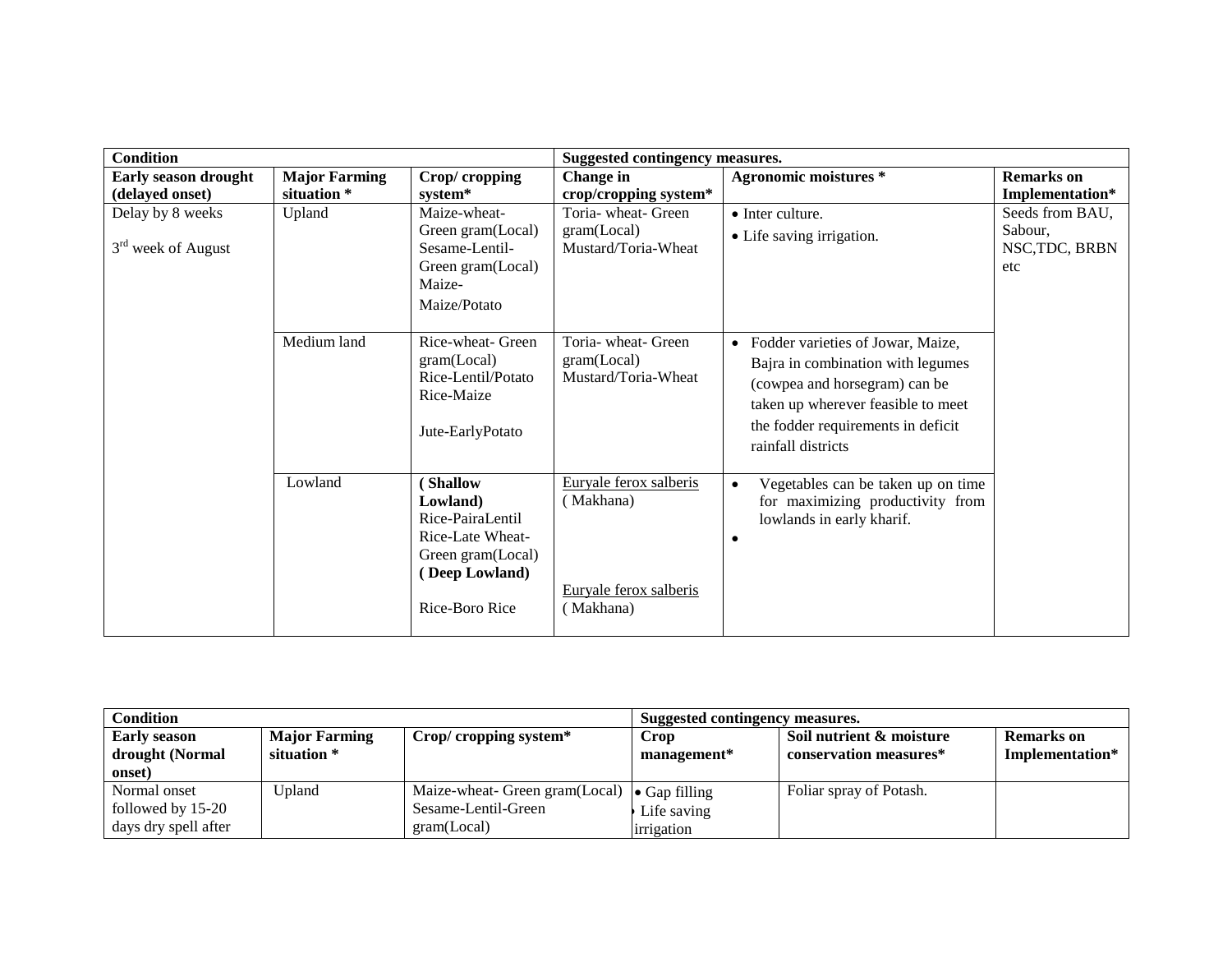| sowing leading to<br>poor germination/crop |             | Maize-Maize/Potato                                                  |                                             |                              |  |
|--------------------------------------------|-------------|---------------------------------------------------------------------|---------------------------------------------|------------------------------|--|
| stand etc.                                 | Medium land | Rice-wheat- Green gram<br>Rice-Lentil/<br>Rice-Maize<br>Jute-Potato | *Life saving<br>irrigation<br>* Gap filling | Foliar spray of Potash.      |  |
|                                            | Lowland     | Euryale ferox salberis                                              |                                             | Normal package of practices. |  |
|                                            |             | Makhana)                                                            |                                             |                              |  |

| <b>Condition</b>                                                                  |                                   |                                                                                                          | Suggested contingency measures.                     |                                                   |                                     |
|-----------------------------------------------------------------------------------|-----------------------------------|----------------------------------------------------------------------------------------------------------|-----------------------------------------------------|---------------------------------------------------|-------------------------------------|
| Mid season drought (long dry<br>spell consecutive 2 weeks<br>rainless $( >25$ mm) | <b>Major Farming</b><br>situation | Crop/<br>cropping<br>system                                                                              | Crop management                                     | Soil nutrient & moisture<br>conservation measures | <b>Remarks</b> on<br>Implementation |
| At vegetative stage                                                               | Upland                            | Maize-wheat-<br>Green<br>gram(Local)<br>Sesame-<br>Lentil-Green<br>gram(Local)<br>Maize-<br>Maize/Potato | Postpon top dressing<br>Life saving irrigation      | **Mulching<br>*conservation tillage               |                                     |
|                                                                                   | Medium land                       | Rice-wheat-<br>Green gram<br>Rice-Lentil/<br>Rice-Maize<br>Jute-Potato                                   | *Postpone top<br>dressing<br>Life saving irrigation | *Mulching<br>*conservation tillage                |                                     |
|                                                                                   | Lowland<br>(Shallow)              | Euryale ferox<br>salberis<br>(Makhana)<br>Euryale ferox                                                  | *Life saving irrigation                             |                                                   |                                     |
|                                                                                   | (Deep)                            | salberis                                                                                                 |                                                     |                                                   |                                     |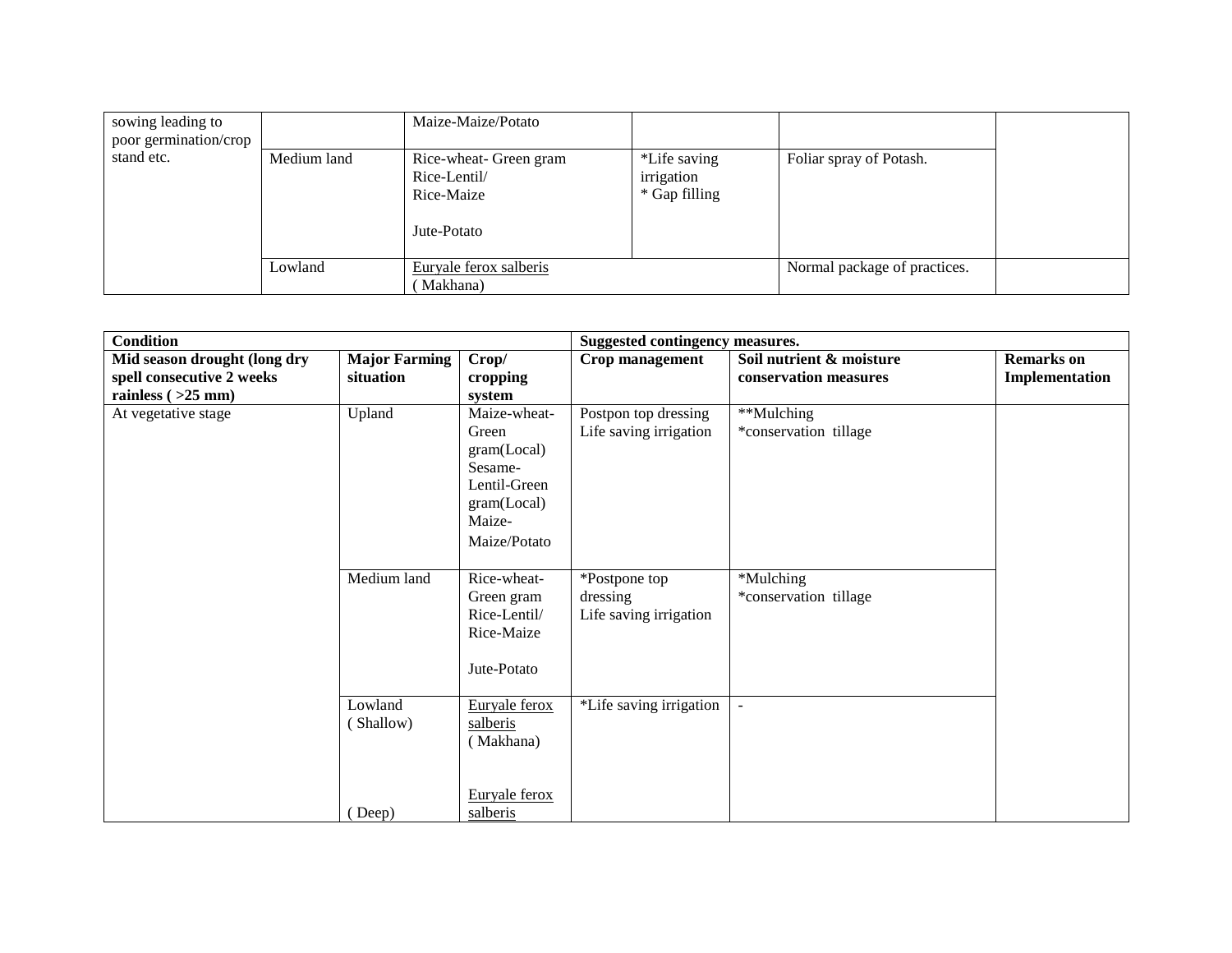| <b>Condition</b>                       |                                     |                                                                                                            | Suggested contingency measures. |                                                                              |                                      |
|----------------------------------------|-------------------------------------|------------------------------------------------------------------------------------------------------------|---------------------------------|------------------------------------------------------------------------------|--------------------------------------|
| Mid season drought (long dry<br>spell) | <b>Major Farming</b><br>situation * | Crop/<br>cropping<br>system*                                                                               | Crop management*                | Soil nutrient & moisture<br>conservation measures*                           | <b>Remarks</b> on<br>Implementation* |
| At reproductive stage                  | Upland                              | Maize-wheat-<br>Green<br>gram (Local)<br>Sesame-<br>Lentil-Green<br>gram (Local)<br>Maize-<br>Maize/Potato | *Life saving irrigation         | * Weed Mulching<br>Foliar application with 2% MOP<br>*Life saving irrigation |                                      |
|                                        | Medium land                         | Rice-wheat-<br>Green gram<br>Rice-Lentil/<br>Rice-Maize<br>Jute-Potato                                     | *Life saving irrigation         | *Weed Mulching<br>*Life saving irrigation                                    |                                      |

| <b>Condition</b>        |                                     |                   | Suggested contingency measures. |                                                                                                                             |                                      |
|-------------------------|-------------------------------------|-------------------|---------------------------------|-----------------------------------------------------------------------------------------------------------------------------|--------------------------------------|
| <b>Terminal drought</b> | <b>Major Farming</b><br>situation * | Crop/<br>cropping | Crop management*                | Soil nutrient & moisture<br>conservation measures*                                                                          | <b>Remarks</b> on<br>Implementation* |
|                         |                                     | system*           |                                 |                                                                                                                             |                                      |
|                         | Upland                              | Paddy - Wheat     |                                 | • Open the furrow during<br>evening and left furrow open                                                                    |                                      |
|                         | Medium land                         | Paddy - Wheat     |                                 | overnight and plank in the                                                                                                  |                                      |
|                         | Lowland                             | Paddy - Wheat     |                                 | next morning before sunrise<br>for growing of early rabi<br>crops like wheat, Rabi<br>Maize/Pulses /Oilseeds/<br>Vegetables |                                      |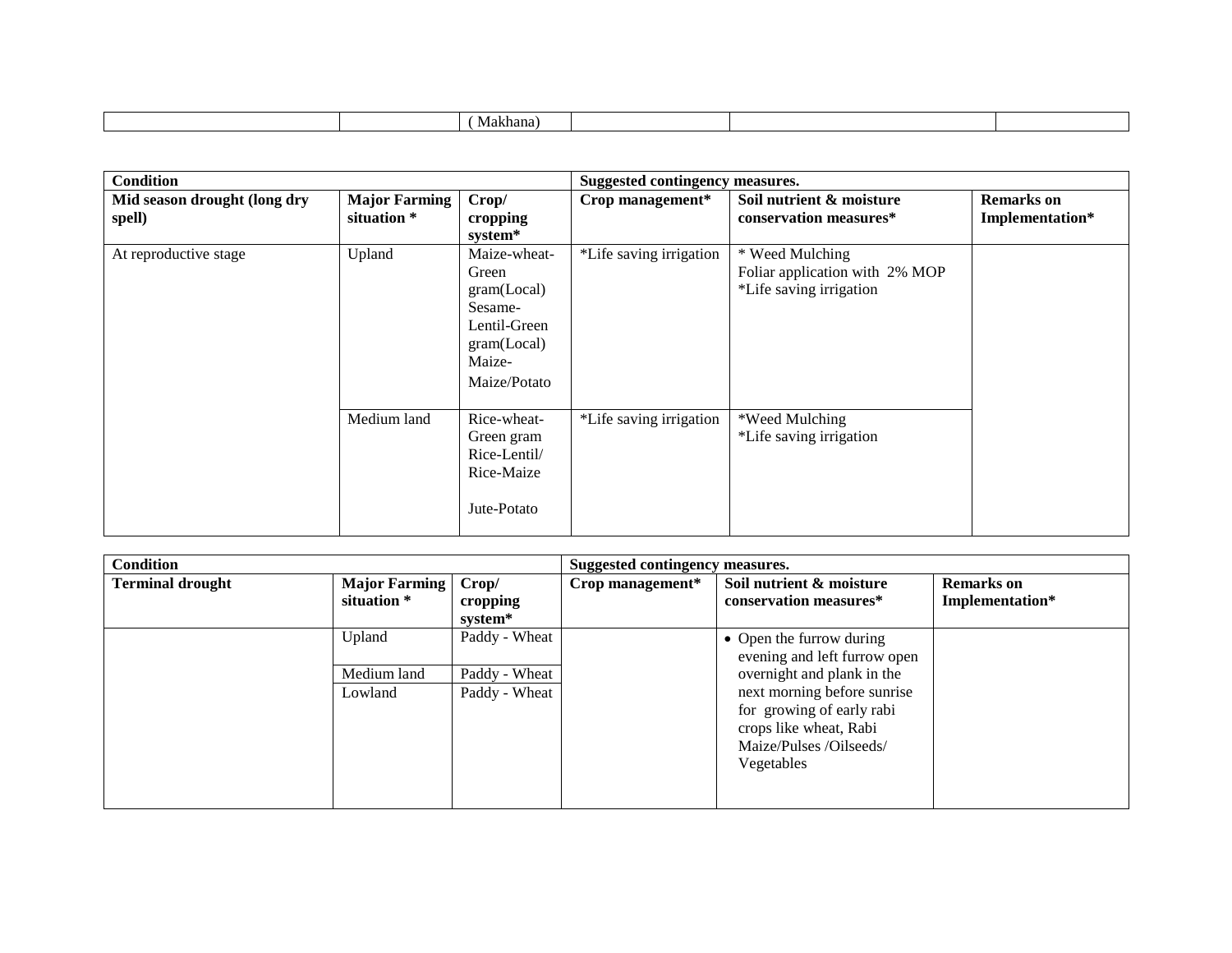| <b>Condition</b>                                                         |                                     |                          | Suggested contingency measures.               |                                                                                                                                  |                                      |
|--------------------------------------------------------------------------|-------------------------------------|--------------------------|-----------------------------------------------|----------------------------------------------------------------------------------------------------------------------------------|--------------------------------------|
|                                                                          | <b>Major Farming</b><br>situation * | Crop/cropping<br>system* | <b>Change</b> in<br>crop/cropping<br>system*  | <b>Agronomic measures*</b>                                                                                                       | <b>Remarks</b> on<br>Implementation* |
| Delayed /limited<br>release of water in<br>canals due to low<br>rainfall | Upland                              | Rice - Wheat             | Short duration $Rice$ –<br>Late variety Wheat | *Direct seeding Rice<br>*Dapog Nursery<br>* Adopt SRI technology<br>* Use of Zero Tillage Machine for paddy sowing +<br>Dhaincha |                                      |
|                                                                          | Medium land                         | Rice - Wheat             | Short duration $Rice$ –<br>Late variety Wheat | *Direct seeding Rice<br>*Dapog Nursery<br>* Adopt SRI technology<br>* Use of Zero Tillage Machine for paddy sowing +<br>Dhaincha |                                      |
|                                                                          | Lowland                             | Rice - Wheat             | Short duration $Rice -$<br>Late variety Wheat | *Direct seeding Rice<br>*Dapog Nursery<br>* Adopt SRI technology<br>* Use of Zero Tillage Machine for paddy sowing +<br>Dhaincha |                                      |

| <b>Condition</b>                                                                  |                                   |                             | Suggested contingency measures.               |                                                                                                                                                                             |                                     |
|-----------------------------------------------------------------------------------|-----------------------------------|-----------------------------|-----------------------------------------------|-----------------------------------------------------------------------------------------------------------------------------------------------------------------------------|-------------------------------------|
|                                                                                   | <b>Major Farming</b><br>situation | Crop/<br>cropping<br>system | Change in<br>crop/cropping system             | <b>Agronomic measures</b>                                                                                                                                                   | <b>Remarks</b> on<br>Implementation |
| Non release of water in canals<br>under delayed onset of<br>monsoon in catchments | Upland                            | Rice - Wheat                | Short duration $Rice -$<br>Late variety Wheat | *Direct seeding Rice<br>*Dapog Nursery<br>* Adopt SRI technology<br>* Use of Zero Tillage Machine<br>for paddy sowing + Dhaincha<br>*Use Short duration variety of<br>Paddy |                                     |
|                                                                                   | Medium land                       | Rice - Wheat                | Short duration Rice $-$<br>Late variety Wheat | *Direct seeding Rice<br>*Dapog Nursery<br>* Adopt SRI technology<br>* Use of Zero Tillage Machine<br>for paddy sowing $+$ Dhaincha                                          |                                     |
|                                                                                   | Lowland                           | Rice - Wheat                | Short duration Rice -<br>Late variety Wheat   | *Direct seeding Rice<br>*Dapog Nursery<br>* Adopt SRI technology<br>* Use of Zero Tillage Machine                                                                           |                                     |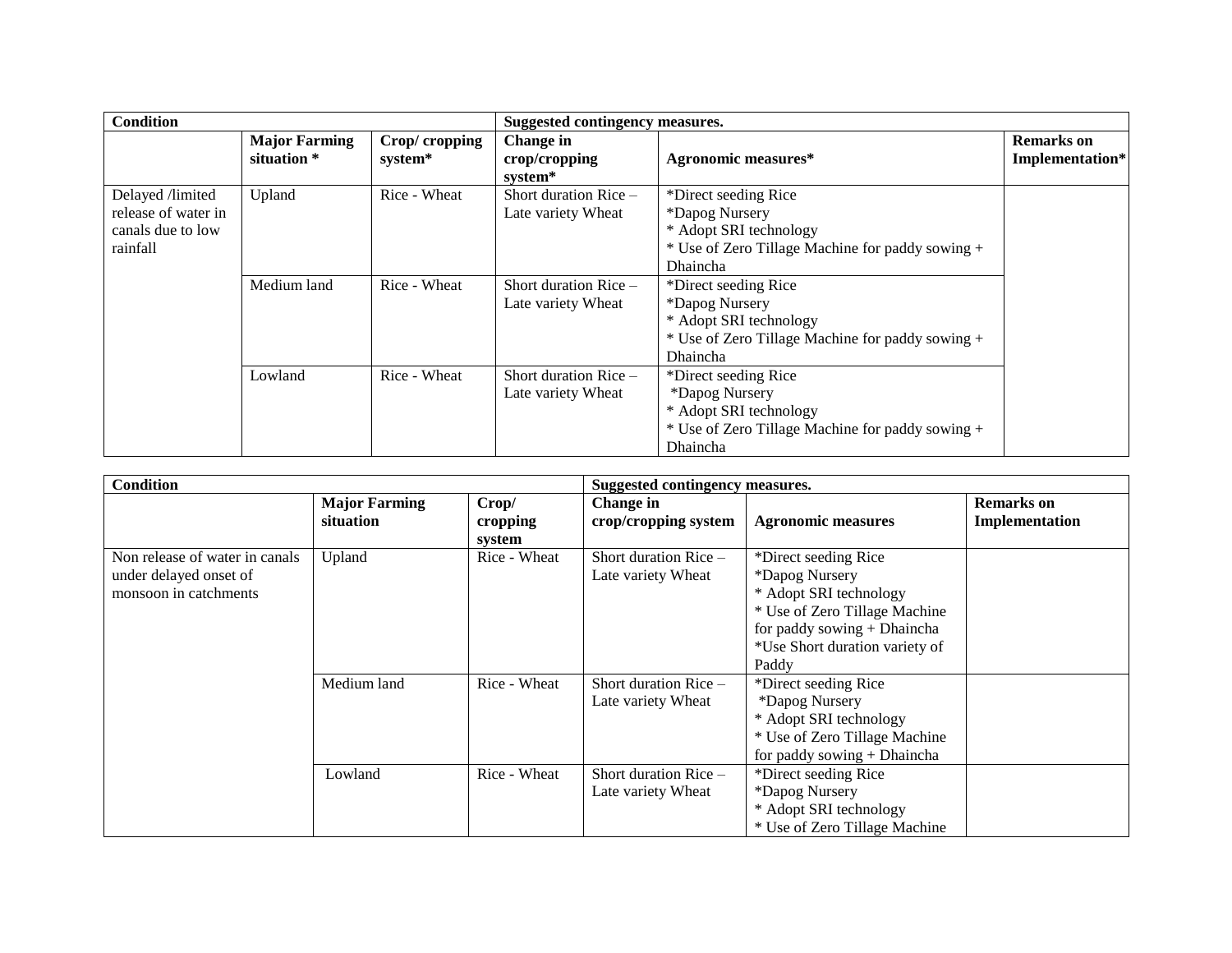|  |  | $\overline{\phantom{a}}$<br>Dhaincha<br>sowing<br>paddy<br>tor |  |
|--|--|----------------------------------------------------------------|--|
|  |  |                                                                |  |

| <b>Condition</b>                                                  |                                     |                              | Suggested contingency measures.                   |                                      |                                      |
|-------------------------------------------------------------------|-------------------------------------|------------------------------|---------------------------------------------------|--------------------------------------|--------------------------------------|
|                                                                   | <b>Major Farming</b><br>situation * | Crop/<br>cropping<br>system* | Change in<br>$\mathbf{crop/c}$ ropping<br>system* | Agronomic measures*                  | <b>Remarks</b> on<br>Implementation* |
| Lack of inflows into tanks due<br>to insufficient / delayed onset | Upland                              | Paddy - Wheat                | Short duration Rice $-$<br>Late variety Wheat     | * Mulching<br>Life saving irrigation |                                      |
| of monsoon                                                        | Medium land                         | Paddy - Wheat                | Short duration Rice $-$<br>Late variety Wheat     |                                      |                                      |
|                                                                   |                                     | Paddy - Wheat                | Short duration Rice $-$<br>Late variety Wheat     |                                      |                                      |

| <b>Condition</b>                                          |                                     |                                                              | Suggested contingency measures.                                                    |                            |                                      |
|-----------------------------------------------------------|-------------------------------------|--------------------------------------------------------------|------------------------------------------------------------------------------------|----------------------------|--------------------------------------|
|                                                           | <b>Major Farming</b><br>situation * | Crop/<br>cropping<br>system*                                 | Change in<br>crop/cropping<br>system*                                              | <b>Agronomic measures*</b> | <b>Remarks</b> on<br>Implementation* |
| Insufficient ground water<br>recharge due to low rainfall | Upland                              | $\text{Paddy} -$<br>Wheat-Maize<br>Paddy - lentil -<br>Maize | Short duration $Rice$ –<br>Late variety Wheat<br>Short duration $Rice$ –<br>Lentil | * Mulching                 |                                      |
|                                                           | Medium land                         | $\text{Paddy} -$<br>Wheat-Maize<br>Paddy - lentil            | Short duration $Rice$ –<br>Late variety Wheat<br>Short duration Rice -<br>Lentil   |                            |                                      |
|                                                           | Lowland                             | $\text{Paddy} -$<br>Wheat-Boro-<br>Paddy                     | Short duration Rice $-$<br>Late variety Wheat                                      | * Mulching                 |                                      |
|                                                           |                                     | Paddy - lentil-<br><b>Boro Paddy</b>                         | Short duration Rice $-$<br>lentil                                                  | * Mulching                 |                                      |
| Any other condition (specify)                             |                                     |                                                              | Vegetable                                                                          |                            |                                      |

#### **2.2 Unusual rains (untimely, un-seasonal etc ) (for both rainfed and Irrigated Situation)**

| $\mathbf{u} \bullet \mathbf{v} \bullet \mathbf{v}$ | contingency measure |                                 |                             |                                   |
|----------------------------------------------------|---------------------|---------------------------------|-----------------------------|-----------------------------------|
| :ondition                                          | <b>Suggested</b>    |                                 |                             |                                   |
| $- - -$<br>short span<br>1n<br>High.<br>ı raintal  | Stage<br>/egetative | --<br>Flowering<br><b>Stage</b> | . rod<br>Stage<br>. Matur t | $\sim$<br>Post.<br><b>Harvest</b> |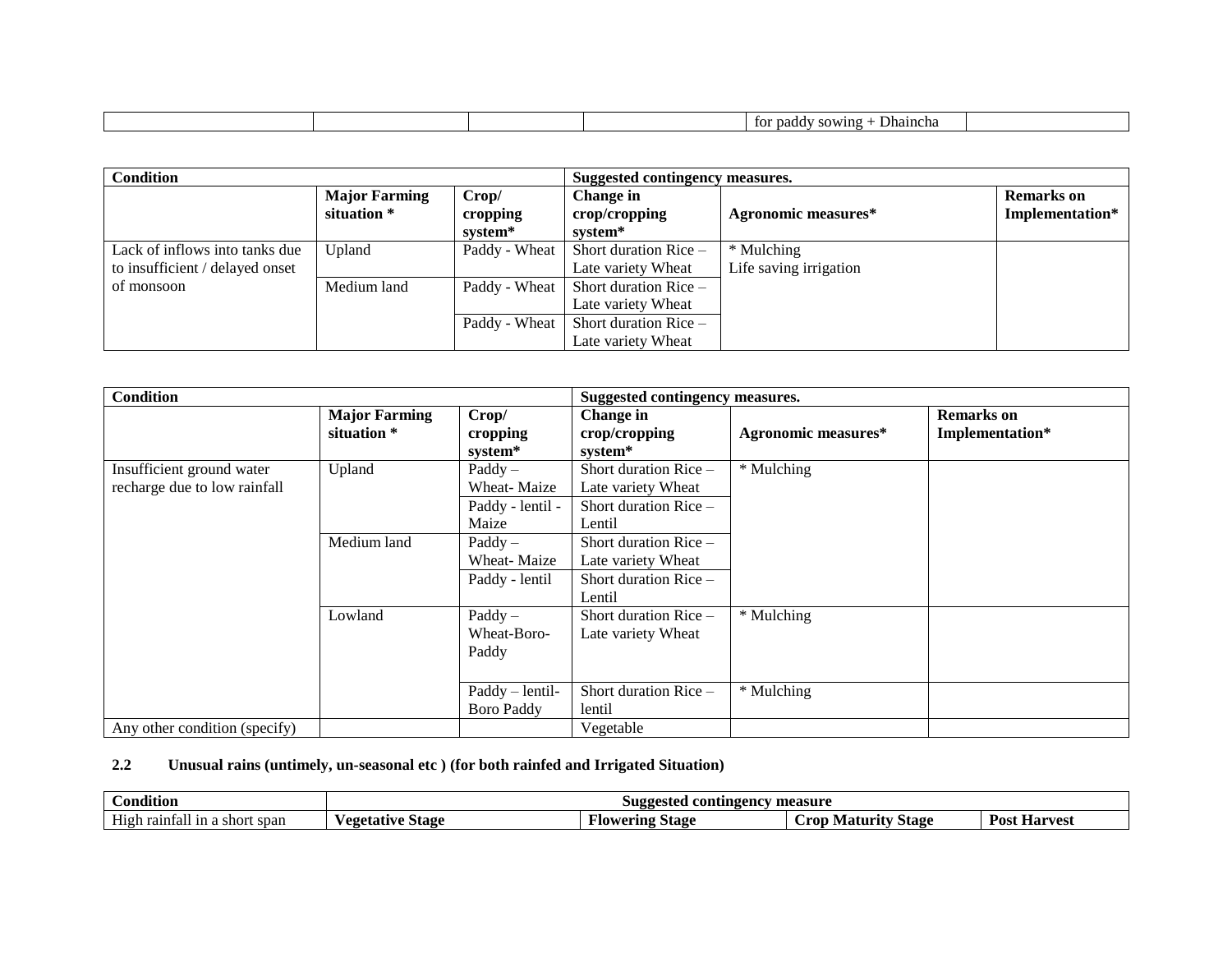| <b>Condition</b>                                               | <b>Suggested contingency measure</b>                               |                                                          |                                         |                                      |  |  |
|----------------------------------------------------------------|--------------------------------------------------------------------|----------------------------------------------------------|-----------------------------------------|--------------------------------------|--|--|
| leading to water longing                                       |                                                                    |                                                          |                                         |                                      |  |  |
| Rice                                                           | Re-plantation, Gap filling                                         | Provide drainage                                         | Drenching                               | Storage properly                     |  |  |
| Wheat, Maize, Gram, Lentil                                     | Re-sowing                                                          | Provide drainage                                         |                                         |                                      |  |  |
| Boro-paddy                                                     | Re-plantation, Gap filling                                         |                                                          | Drenching                               | Storage properly                     |  |  |
| Horticulture                                                   | <b>Vegetative Stage</b>                                            | <b>Flowering Stage</b>                                   | <b>Crop Maturity Stage</b>              | <b>Post Harvest</b>                  |  |  |
| Mango                                                          | Re-plantation                                                      | Provide drainage                                         | Provide drainage                        | Storage properly                     |  |  |
| Banana                                                         | Re-plantation                                                      | Provide drainage                                         | Provide drainage                        | Storage properly                     |  |  |
| Guava                                                          | Re-plantation                                                      | Provide drainage                                         | Provide drainage                        | Storage properly                     |  |  |
| Lemon                                                          | Re-plantation                                                      | Provide drainage                                         | Provide drainage                        | Storage properly                     |  |  |
| Coconut                                                        | Re-plantation                                                      | Provide drainage                                         | Provide drainage                        | Storage properly                     |  |  |
|                                                                |                                                                    |                                                          |                                         |                                      |  |  |
| Heavy rainfall with high speed                                 | <b>Vegetative Stage</b>                                            | <b>Flowering Stage</b>                                   | <b>Crop Maturity Stage</b>              | <b>Post Harvest</b>                  |  |  |
| winds is in short span<br>Rice                                 | Re-plantation, Gap filling                                         |                                                          | Drenching                               |                                      |  |  |
| Wheat                                                          | Re-sowing                                                          | Provide drainage                                         | Provide drainage                        | Storage properly<br>Storage properly |  |  |
| Maize                                                          | Re-sowing                                                          | Provide drainage                                         | Provide drainage                        | Storage properly                     |  |  |
| Gram                                                           | Re-sowing                                                          | Provide drainage                                         | Provide drainage                        | Storage properly                     |  |  |
| Lentil                                                         | Re-sowing                                                          | Provide drainage                                         | Provide drainage                        | Storage properly                     |  |  |
| Horticulture                                                   | <b>Vegetative Stage</b>                                            |                                                          | <b>Crop Maturity Stage</b>              | <b>Post Harvest</b>                  |  |  |
|                                                                |                                                                    |                                                          |                                         |                                      |  |  |
|                                                                |                                                                    | <b>Flowering Stage</b>                                   |                                         |                                      |  |  |
| Mango                                                          | Re-plantation & Staking                                            | Drainage of water properly                               | Drainage of water<br>properly& Staking  | Storage properly                     |  |  |
| Banana                                                         | Re-plantation & Staking                                            | Drainage of water properly                               | Drainage of water properly<br>& Staking | Storage properly                     |  |  |
| Guava                                                          | Re-plantation & Staking                                            | Drainage of water properly                               | Drainage of water properly              | Storage properly                     |  |  |
| Lemon                                                          | Re-plantation & Staking                                            | Drainage of water properly                               | & Staking<br>Drainage of water properly | Storage properly                     |  |  |
| Coconut                                                        | Re-plantation & Staking                                            | Drainage of water properly                               | & Staking<br>Drainage of water properly | Storage properly                     |  |  |
|                                                                |                                                                    |                                                          | & Staking                               |                                      |  |  |
| Outbreak of pests and diseases due to unseasonal rains<br>Rice | ❖                                                                  | For Rice gundhi<br>❖                                     | ❖ Harvest at physiological              | Rice weevil                          |  |  |
|                                                                | For Plant Hopper, Leaf Hopper<br>management spray Imidaclorpid     | Bug, dusting                                             | maturity                                | infestation can be                   |  |  |
|                                                                | 0.01%                                                              | carbofuran 3G @                                          |                                         | managed by                           |  |  |
|                                                                | Seedling treatment with granular                                   | 1kg ai./ha                                               |                                         | proper drying and                    |  |  |
|                                                                | insecticide - Cartap                                               | Use copper<br>❖                                          |                                         | safe storage                         |  |  |
|                                                                | hydrochloride                                                      | fungicides against                                       |                                         |                                      |  |  |
|                                                                | or phorate 10G or carbofuran 3G.<br>❖<br>Maintain shallow water in | Bacterial leaf blight.<br>$\bullet$ Split application of |                                         |                                      |  |  |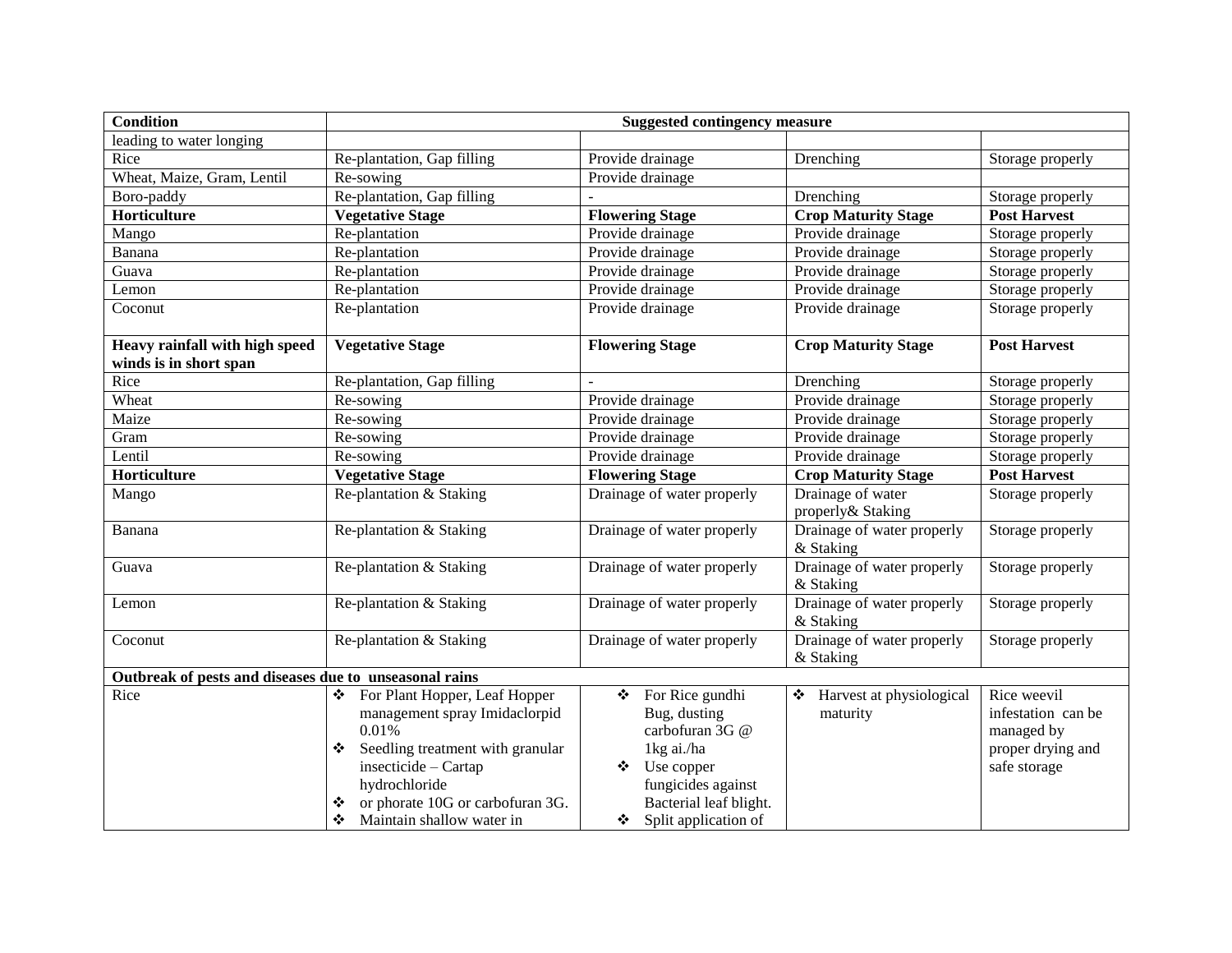| <b>Condition</b> | <b>Suggested contingency measure</b>                                                                                                                                                                                                                                                                                                                                                                                                                                                                                                 |                                                                                                                                                                                                                                                                                                                                                                                                                                                   |                                                                                                                                                                                                                                                                                                                                                                                                                                   |                                                                                                                                                                                                                                                                                                                                                                        |  |
|------------------|--------------------------------------------------------------------------------------------------------------------------------------------------------------------------------------------------------------------------------------------------------------------------------------------------------------------------------------------------------------------------------------------------------------------------------------------------------------------------------------------------------------------------------------|---------------------------------------------------------------------------------------------------------------------------------------------------------------------------------------------------------------------------------------------------------------------------------------------------------------------------------------------------------------------------------------------------------------------------------------------------|-----------------------------------------------------------------------------------------------------------------------------------------------------------------------------------------------------------------------------------------------------------------------------------------------------------------------------------------------------------------------------------------------------------------------------------|------------------------------------------------------------------------------------------------------------------------------------------------------------------------------------------------------------------------------------------------------------------------------------------------------------------------------------------------------------------------|--|
|                  | nursery beds                                                                                                                                                                                                                                                                                                                                                                                                                                                                                                                         | N fertilizer (3-4                                                                                                                                                                                                                                                                                                                                                                                                                                 |                                                                                                                                                                                                                                                                                                                                                                                                                                   |                                                                                                                                                                                                                                                                                                                                                                        |  |
|                  | Providing good drainage.<br>❖                                                                                                                                                                                                                                                                                                                                                                                                                                                                                                        | times)                                                                                                                                                                                                                                                                                                                                                                                                                                            |                                                                                                                                                                                                                                                                                                                                                                                                                                   |                                                                                                                                                                                                                                                                                                                                                                        |  |
| Maize            | Stem borer can be managed by<br>❖<br>applying carbofuran 3G $@$ 25<br>kg/ha<br>Drainage, and yellowing mainly<br>❖<br>due to nitrogen deficiency apply<br>N split doses<br>Application<br>of<br>granular<br>❖<br>insecticides viz. Thimet 10g, or<br>Carbofuran 3g. in whorl of maize                                                                                                                                                                                                                                                | Climbing cutworm can be<br>managed by spraying<br>Imidaclorpid 0.01%<br>Foliar<br>blight<br>control<br>❖<br>Mancozeb<br>through<br>$\omega$<br>2.5g/l<br><sub>or</sub><br>Zineb/ Maneb @ 2.5-4 g/lit<br>of water (2-4 applications at<br>8-10 days interval)                                                                                                                                                                                      | ❖<br>Cob harvesting from<br>standing crop<br>❖<br>Harvest at physiological<br>maturity                                                                                                                                                                                                                                                                                                                                            | ❖<br><b>Ensure 10-12%</b><br>moisture in<br>grains before<br>storage to<br>prevent further<br>infestation of<br>store grain pest<br>Storage in safe<br>❖<br>places like<br>farmer<br>warehouse/tent<br>covering of<br>produce<br>Proper dying<br>❖                                                                                                                     |  |
| Horticulture     |                                                                                                                                                                                                                                                                                                                                                                                                                                                                                                                                      |                                                                                                                                                                                                                                                                                                                                                                                                                                                   |                                                                                                                                                                                                                                                                                                                                                                                                                                   |                                                                                                                                                                                                                                                                                                                                                                        |  |
| Mango            | <b>Mango Leaf hopper</b><br>Spraying Malathion 1litre per ha /<br>Imidacolrpid @ 0.01%<br>Anthracnose:-<br>The foliar infection can be controlled<br>by spraying of copper oxychloride<br>$(0.3\%)$<br>Use bio control agent viz<br>Streptosporangium pseudovulgare<br><b>Bacterial canker:</b><br>Regular inspection of orchards,<br>sanitation and seedling certification<br>are<br>recommended as preventive<br>measures.<br>Mango stones for raising seedlings<br>(root stock) should always be taken<br>from<br>healthy fruits. | <b>Mealy</b> bug<br>Spraying Malathion 1litre per<br>ha / Imidacolrpid @ 0.01%<br>Anthracnose:-<br>Apply Carbendazim/<br>Thiophanate methyl (1g/lit) to<br>control of Anthracnose.<br>Blossom infection can be<br>controlled effectively by<br>spraying of Bavistin $(0.1\%)$ at<br>15 days interval.<br><b>Mango powdery mildew:</b><br>Spray wettable sulphur $(0.2\%)$<br>& calixin or karathane $(0.1\%$<br>during second week of<br>December | Fruit fly<br>Spraying Malathion 1litre<br>per ha<br>Mango powdery mildew:<br>Prune diseased leaves and<br>malformed panicles<br>harbouring the pathogen to<br>reduce primary inoculum<br>load.<br>Spray wettable sulphur<br>$(0.2\%)$ when panicles are 3-<br>4" in size<br>Spray dinocap $(0.1\%) 15-20$<br>days after first spray.<br>Spray tridemorph $(0.1\%)$<br>15-20 days after second<br>spray.<br>Spraying at full bloom | Harvest at proper<br>maturity<br>Anthracnose:-<br>Pre-harvest sprays<br>of hexaconazole<br>$(0.01\%)$ or<br>Carbendazim $(0.1\%)$<br>at 15 days interval<br>should be done in<br>such a way that the<br>last spray falls 15<br>days prior to<br>harvest.<br>Diseased leaves,<br>twigs, and fruits,<br>should be collected<br>and burnt to avoid<br>the spread for next |  |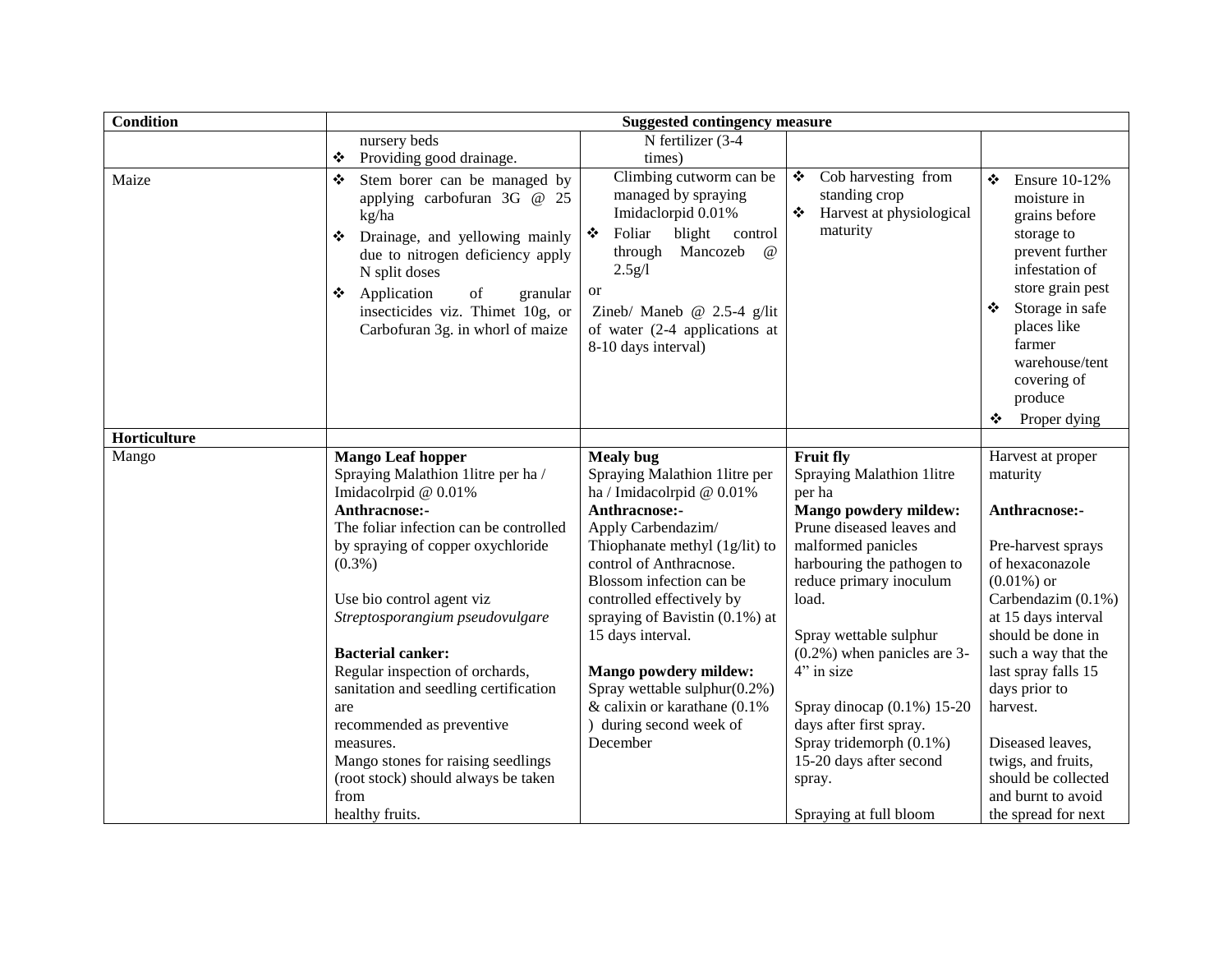| <b>Condition</b> |                                      | <b>Suggested contingency measure</b> |                                |        |
|------------------|--------------------------------------|--------------------------------------|--------------------------------|--------|
|                  | Use of wind-breaks helps in reducing |                                      | needs to be avoided.           | season |
|                  | brushing/wounding and thus reduces   |                                      | <b>Mango bacterial canker:</b> |        |
|                  | the chance of infection.             |                                      | Three sprays of                |        |
|                  |                                      |                                      | Streptocycline (200 ppm) at    |        |
|                  |                                      |                                      | 10 days intervals reduce       |        |
|                  |                                      |                                      | fruit                          |        |
|                  |                                      |                                      | infection.                     |        |
|                  |                                      |                                      |                                |        |
|                  |                                      |                                      | In severe infection, spraying  |        |
|                  |                                      |                                      | of Streptocycline (300 ppm)    |        |
|                  |                                      |                                      | or copper oxychloride          |        |
|                  |                                      |                                      | $(0.3\%)$ is more effective.   |        |

### **2.3 Floods**

| <b>Condition</b>                                     | <b>Suggested contingency measure</b>  |                                      |                                      |                                     |  |
|------------------------------------------------------|---------------------------------------|--------------------------------------|--------------------------------------|-------------------------------------|--|
| <b>Transient water logging partial</b><br>inundation | Seeding/nursery stage                 | <b>Vegetative stage</b>              | <b>Reproductive stage</b>            | At harvest                          |  |
| Rice                                                 |                                       |                                      |                                      |                                     |  |
| Wheat                                                | Proper drainage system, Re-<br>sowing |                                      |                                      | Stop irrigation                     |  |
| Maize                                                |                                       | Apply sub-surface drainage<br>system | Apply sub-surface drainage<br>system | Stop irrigation                     |  |
| Gram                                                 |                                       | Raised bed system                    | Reduce irrigation interval           | Proper drainage,<br>stop irrigation |  |
| Lentil                                               |                                       | Sub-surface drainage system          | Proper drainage,<br>stop irrigation  | Proper drainage,<br>stop irrigation |  |
| Horticulture                                         |                                       |                                      |                                      |                                     |  |
| Mango                                                | Proper drainage,<br>stop irrigation   | Sub-surface drainage system          | Proper drainage,<br>stop irrigation  | Proper drainage,<br>stop irrigation |  |
| Guava                                                | Proper drainage,<br>stop irrigation   | Sub-surface drainage system          | Proper drainage,<br>stop irrigation  | Proper drainage,<br>stop irrigation |  |
| Banana                                               | Proper drainage,<br>stop irrigation   | Sub-surface drainage system          | Proper drainage,<br>stop irrigation  | Proper drainage,<br>stop irrigation |  |
| Lemon                                                | Proper drainage,                      | Sub-surface drainage system          | Proper drainage,                     | Proper drainage,                    |  |
|                                                      | stop irrigation                       |                                      | stop irrigation                      | stop irrigation                     |  |
| Continuous submergence for more than 2 days          |                                       |                                      |                                      |                                     |  |
| Rice                                                 | Proper drainage system, stop          | Sub-surface drainage system          | Proper drainage,                     | Proper drainage,                    |  |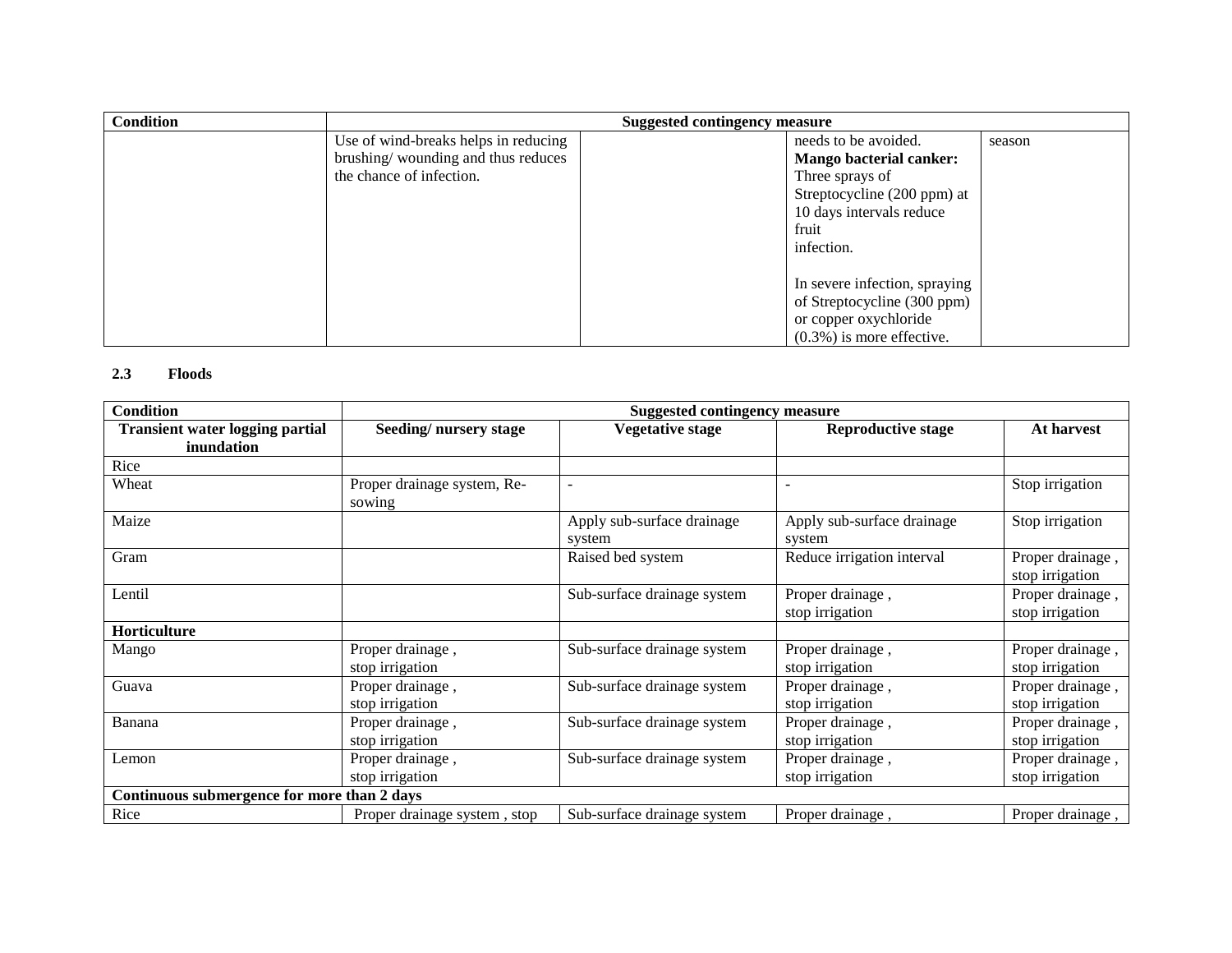| <b>Condition</b>                                     | <b>Suggested contingency measure</b>                      |                             |                                     |                                     |
|------------------------------------------------------|-----------------------------------------------------------|-----------------------------|-------------------------------------|-------------------------------------|
| <b>Transient water logging partial</b><br>inundation | Seeding/nursery stage                                     | <b>Vegetative stage</b>     | <b>Reproductive stage</b>           | At harvest                          |
|                                                      | irrigation $&$ Replanting                                 |                             | stop irrigation                     | stop irrigation                     |
| Wheat                                                | Proper drainage system, stop<br>irrigation $&$ Replanting | Sub-surface drainage system | Proper drainage,<br>stop irrigation | Proper drainage,<br>stop irrigation |
| Maize                                                | Proper drainage system, stop<br>irrigation & Replanting   | Sub-surface drainage system | Proper drainage,<br>stop irrigation | Proper drainage,<br>stop irrigation |
| Gram                                                 | Proper drainage system, stop<br>irrigation & Replanting   | Sub-surface drainage system | Proper drainage,<br>stop irrigation | Proper drainage,<br>stop irrigation |
| Lentil                                               |                                                           |                             |                                     |                                     |
| Horticulture                                         |                                                           |                             |                                     |                                     |
| Mango                                                | Proper drainage system, stop<br>irrigation                | Sub-surface drainage system | Proper drainage,<br>stop irrigation | Proper drainage,<br>stop irrigation |
| Guava                                                | Proper drainage system, stop<br>irrigation                | Sub-surface drainage system | Proper drainage,<br>stop irrigation | Proper drainage,<br>stop irrigation |
| Banana                                               | Proper drainage system, stop<br>irrigation                | Sub-surface drainage system | Proper drainage,<br>stop irrigation | Proper drainage,<br>stop irrigation |
| Lemon                                                | Proper drainage system, stop<br>irrigation                | Sub-surface drainage system | Proper drainage,<br>stop irrigation | Proper drainage,<br>stop irrigation |
| <b>Sea-water inundation</b>                          | Not applicable                                            |                             |                                     |                                     |

## **2.4 Extreme events: Heat wave /Cold wave/Frost/Hailstorm / Cyclone**

| <b>Extreme events type</b> |                               | <b>Suggested contingency measure</b> |                           |                          |  |  |
|----------------------------|-------------------------------|--------------------------------------|---------------------------|--------------------------|--|--|
|                            | <b>Seedling/nursery stage</b> | <b>Vegetative stage</b>              | <b>Reproductive stage</b> | At harvest               |  |  |
| <b>Heat Wave</b>           |                               |                                      |                           |                          |  |  |
| Rice                       | Light irrigation              | Light irrigation                     | Light irrigation          | -                        |  |  |
| Wheat                      | Light irrigation              | Light irrigation                     | Light irrigation          | $\overline{\phantom{0}}$ |  |  |
| Maize                      | Light irrigation              | Light irrigation                     | Light irrigation          | $\overline{\phantom{0}}$ |  |  |
| Gram                       | Light irrigation              | Light irrigation                     | Light irrigation          | -                        |  |  |
| Lentil                     | Light irrigation              | Light irrigation                     | Light irrigation          |                          |  |  |
| Horticulture               |                               |                                      |                           |                          |  |  |
| Mango, Guava,              | Drip irrigation,              |                                      |                           |                          |  |  |
| Banana,                    | Light irrigation              |                                      |                           |                          |  |  |
| Lemon                      |                               |                                      |                           |                          |  |  |
|                            |                               |                                      |                           |                          |  |  |
| Cold Wave*                 |                               |                                      |                           |                          |  |  |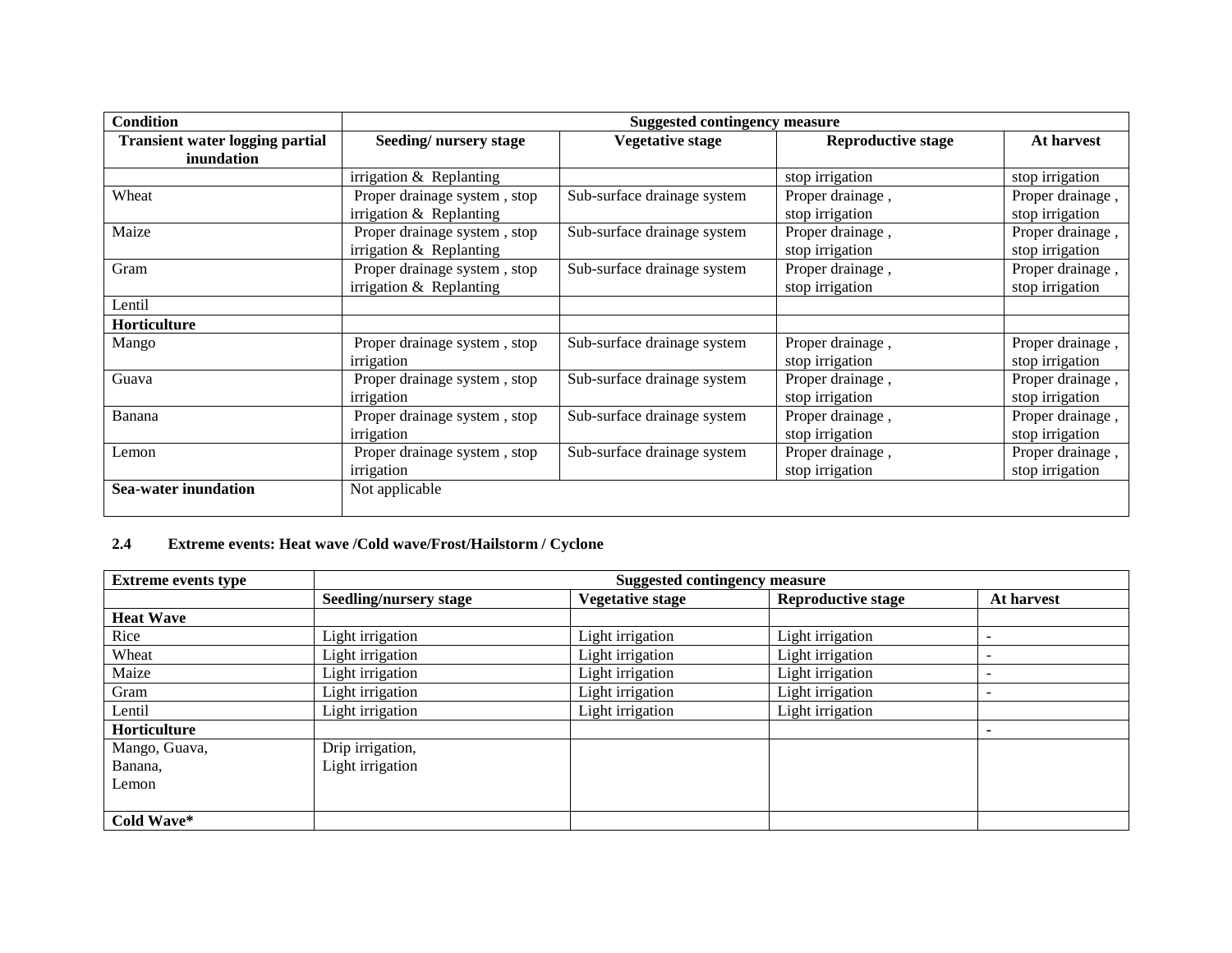| <b>Extreme events type</b> | <b>Suggested contingency measure</b> |                           |                               |            |  |  |
|----------------------------|--------------------------------------|---------------------------|-------------------------------|------------|--|--|
|                            | Seedling/nursery stage               | <b>Vegetative stage</b>   | <b>Reproductive stage</b>     | At harvest |  |  |
| Horticulture               |                                      |                           |                               |            |  |  |
| Mango, Guava,              | Provide light irrigation,            | Provide light irrigation, | Provide light irrigation,     |            |  |  |
| Banana,                    | Mulching                             | Mulching                  | Mulching                      |            |  |  |
| Lemon                      | Create smoke to generate heat in     | Create smoke to generate  | Create smoke to generate heat |            |  |  |
|                            | orchards                             | heat in orchards          | in orchards                   |            |  |  |

# **2.5 Contingent strategies for Livestock, Poultry & Fisheries**

**2.5.1 Livestock** 

|                              | <b>Suggested contingency measures</b>             |                         |                               |
|------------------------------|---------------------------------------------------|-------------------------|-------------------------------|
|                              | <b>Before the event</b>                           | During the event        | After the event               |
| <b>Drought</b>               |                                                   |                         |                               |
| Feed and fodder availability | Emergency stock maintaining                       | Use of emergency stock  | Give light and nutritive feed |
| Drinking water               | Use clean water, Stocking $+$<br>Bleaching powder | Use clean water         | Use clean water               |
| Health & Disease management  | Vaccination                                       | Treatment if required   | Proper care of animals health |
| <b>Floods</b>                |                                                   |                         |                               |
| Feed and fodder availability | Emergency stock maintaining                       | Use of emergency stock  | Give light and nutritive feed |
| Drinking water               |                                                   | Use of bleaching powder | Use clean water               |
| Health & Disease management  | Vaccination                                       | Treatment if required   | Proper care of animals health |
| Cyclone                      |                                                   |                         |                               |
| Feed and fodder availability | -                                                 | Kept in house           | Give light and nutritive feed |
| Drinking water               |                                                   | Use clean water         | Use clean water               |
| Health & Disease management  |                                                   | Vaccination             | Proper care of animals health |
| Heat wave and cold wave      |                                                   |                         |                               |
| Storage of feed ingredients  | Storage of Dry feed & fodder                      | Use of stored feed      | Give light and nutritive feed |
| Health & Disease management  | Vaccination                                       | Treatment if required   | Proper care of animals health |

#### **2.5.2 Poultry**

|                             |                                | <b>Suggested contingency measures</b> |                               |  |
|-----------------------------|--------------------------------|---------------------------------------|-------------------------------|--|
|                             | <b>Before the event</b>        | During the event                      | After the event               |  |
| <b>Drought</b>              |                                |                                       |                               |  |
| Storage of feed ingredients | Emergency stock<br>maintenance | Use of emergency stock                | Give light and nutritive feed |  |
| Drinking water              | Emergency stock                | Use of stock                          | Use clean water               |  |
| Health & Disease management | Vaccination                    | Treatment if required                 | Proper care of animals health |  |
| <b>Floods</b>               |                                |                                       |                               |  |
| Storage of feed ingredients | Emergency stock maintained     | Use of emergency stock                | Give light and nutritive feed |  |